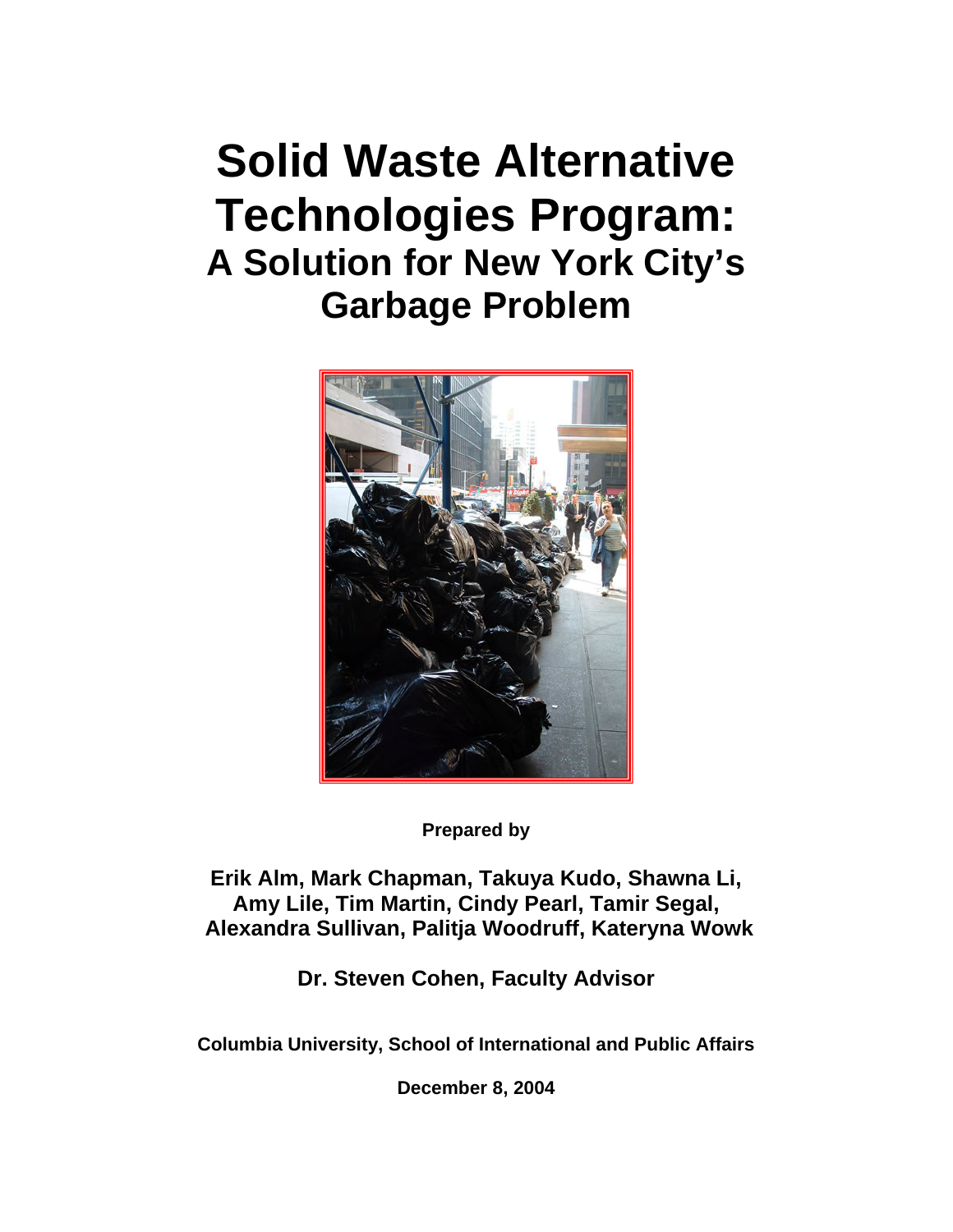## **Table of Contents**

| Part I: New York City's Current Residential Garbage Disposal Program                                                           |  |
|--------------------------------------------------------------------------------------------------------------------------------|--|
|                                                                                                                                |  |
| 2. Current Problems: Disposal Methods' Economic, Environmental,                                                                |  |
|                                                                                                                                |  |
| 3. City Council's Proposed Solution: Introduction 95, Legislative                                                              |  |
| Part II: Solid Waste Alternative Technologies Program Design  8                                                                |  |
|                                                                                                                                |  |
|                                                                                                                                |  |
|                                                                                                                                |  |
| B) The Solid Waste Alternative Technologies Program Design10<br>C) The Solid Waste Alternative Technologies Program Schedule10 |  |
|                                                                                                                                |  |
|                                                                                                                                |  |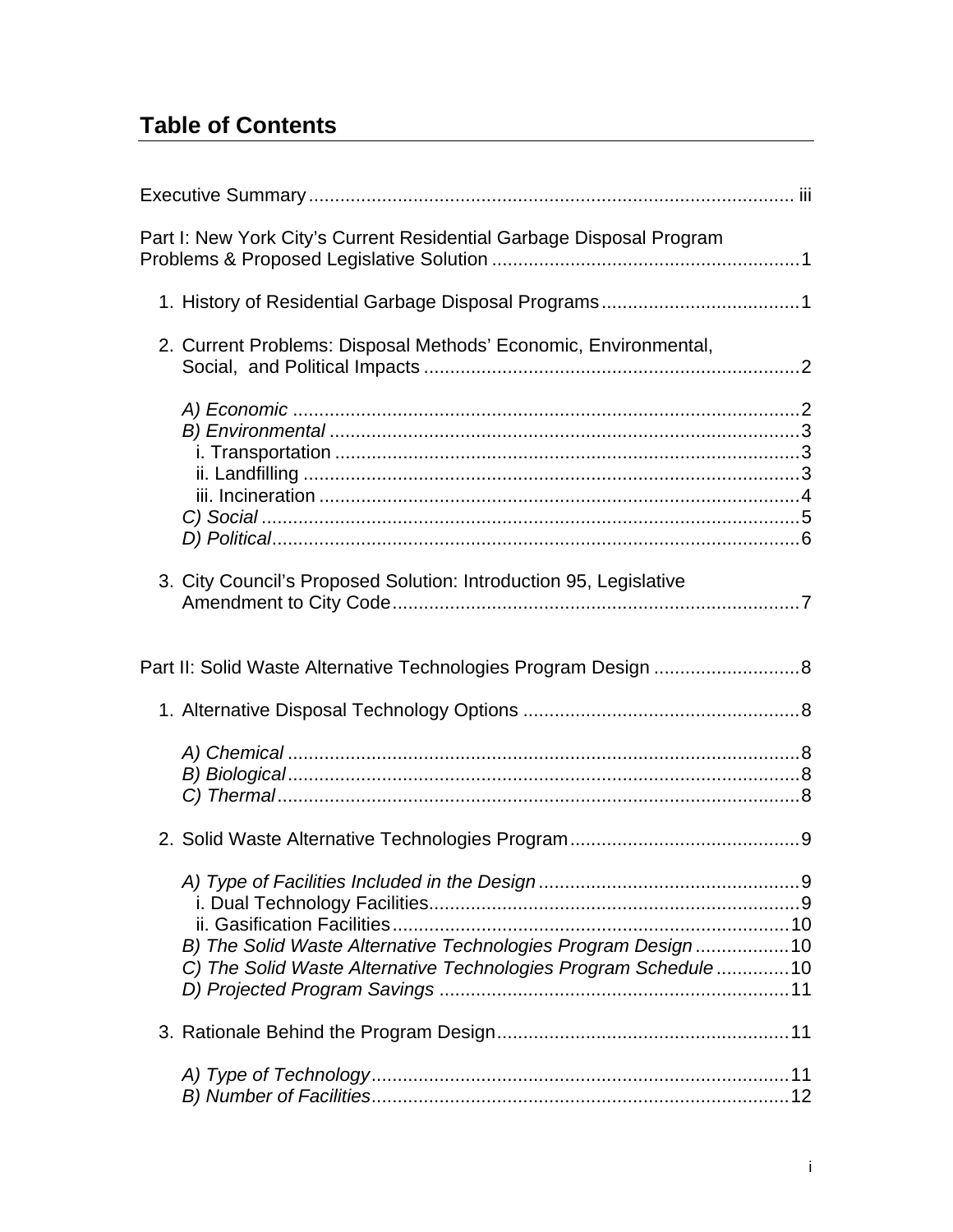| B) Program Budget-Other Than Personnel Services19 |
|---------------------------------------------------|
|                                                   |
|                                                   |
|                                                   |
|                                                   |
|                                                   |
|                                                   |
|                                                   |
|                                                   |
|                                                   |
|                                                   |
|                                                   |
| Appendices                                        |

Appendix I: Comprehensive Staffing Plan<br>Appendix II: First Year Budget Plan

Cover photo: Copyright 2004 by Michael J. Legeros; legeros.com/ny03/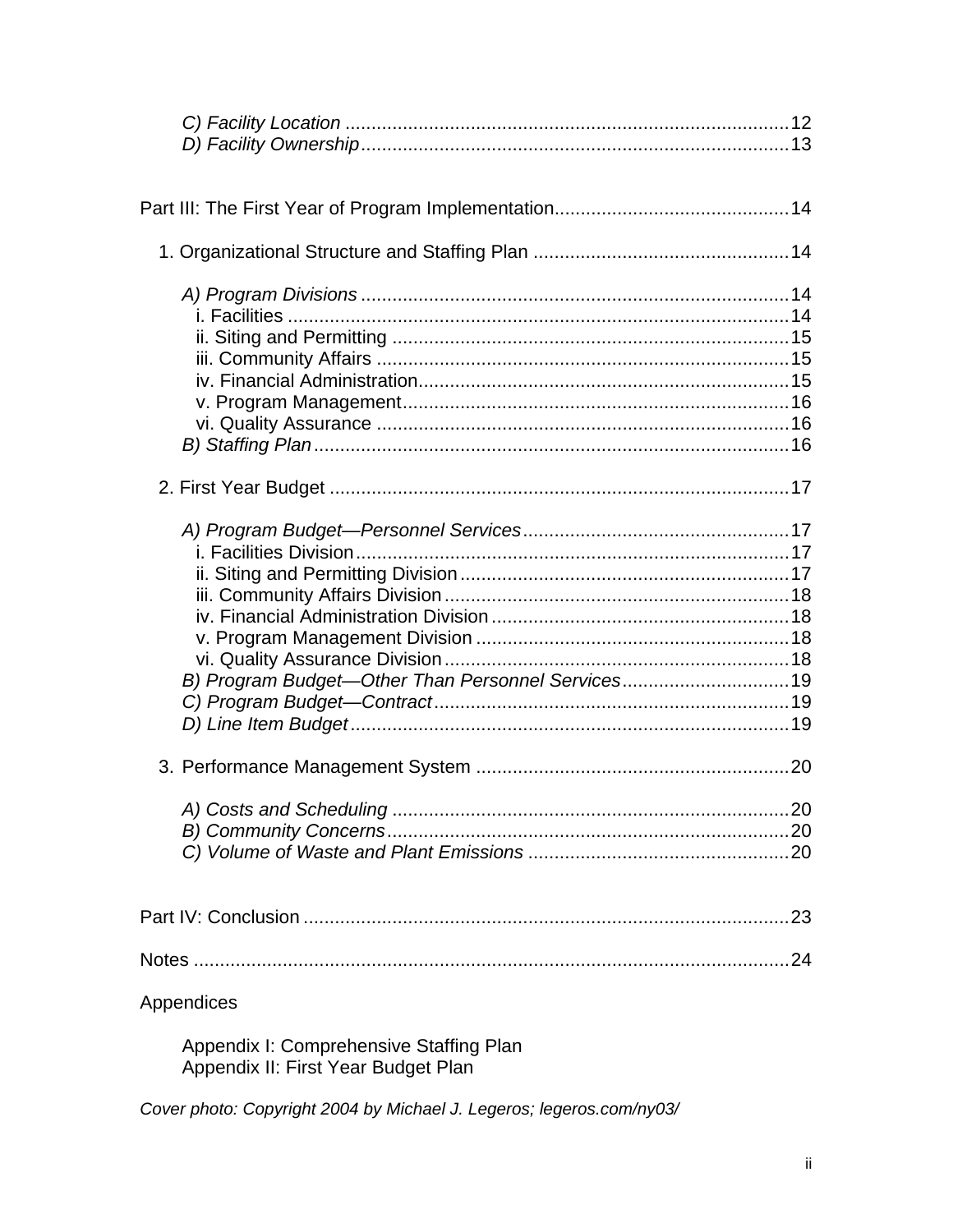New York City generates approximately 13,000 tons of residential garbage daily. Current disposal methods present economic, environmental, political, and social difficulties. This report presents a new Solid Waste Alternative Technologies Program for New York City that will address these problems.

Current policies discourage landfills and incinerators within New York City boundaries. Since 2001, the City has exported its garbage to locations as far away as Virginia and Ohio. Exportation leaves the City vulnerable to increasing costs because both transportation companies and disposal facilities are privately owned. The system is politically dangerous because other states are increasingly unwilling to accept the City's garbage and are seeking legal means of excluding outside garbage. Additionally, both landfilling and incineration pollute the air and groundwater. Finally, emissions from trucks used in transportation are detrimental to human health and the environment.

Introduction 95 is a proposed amendment to New York City's administrative code. This introduction specifies that the City must dispose of 5,000 tons of garbage daily by a method other than landfilling or incineration by July 15, 2015. While it is unlikely that this bill will become law, we conducted a management simulation of the bill's implementation to assess its feasibility. We conclude it is feasible along technical, financial, and managerial criteria. Its political feasibility would be a function of leadership and the rate of cost increase of the current system.

Research indicates that there are two viable alternative technology options. The first, gasification, involves the heating of garbage to extreme temperatures in an atmosphere with little to no oxygen. The second technology is anaerobic digestion; this process accelerates natural decomposition through the aid of chemicals within an enclosed, oxygen-free environment. Both processes produce gases that can be combusted to produce electricity.

The program outlined in this report proposes the construction of four dual technology facilities, which include units that process waste through both gasification and anaerobic digestion. The program also proposes the construction of two stand-alone gasification facilities. These two facilities and one of the dual technology facilities would be situated within New York City, while the other facilities would be located in upstate New York if communities were willing to accept these sites. Communities would be compensated for siting these facilities with lower priced electricity and waste disposal. A pilot phase (2005- 2010) will involve the siting, design, permitting, and construction of one gasification facility and one dual technology facility. Following successful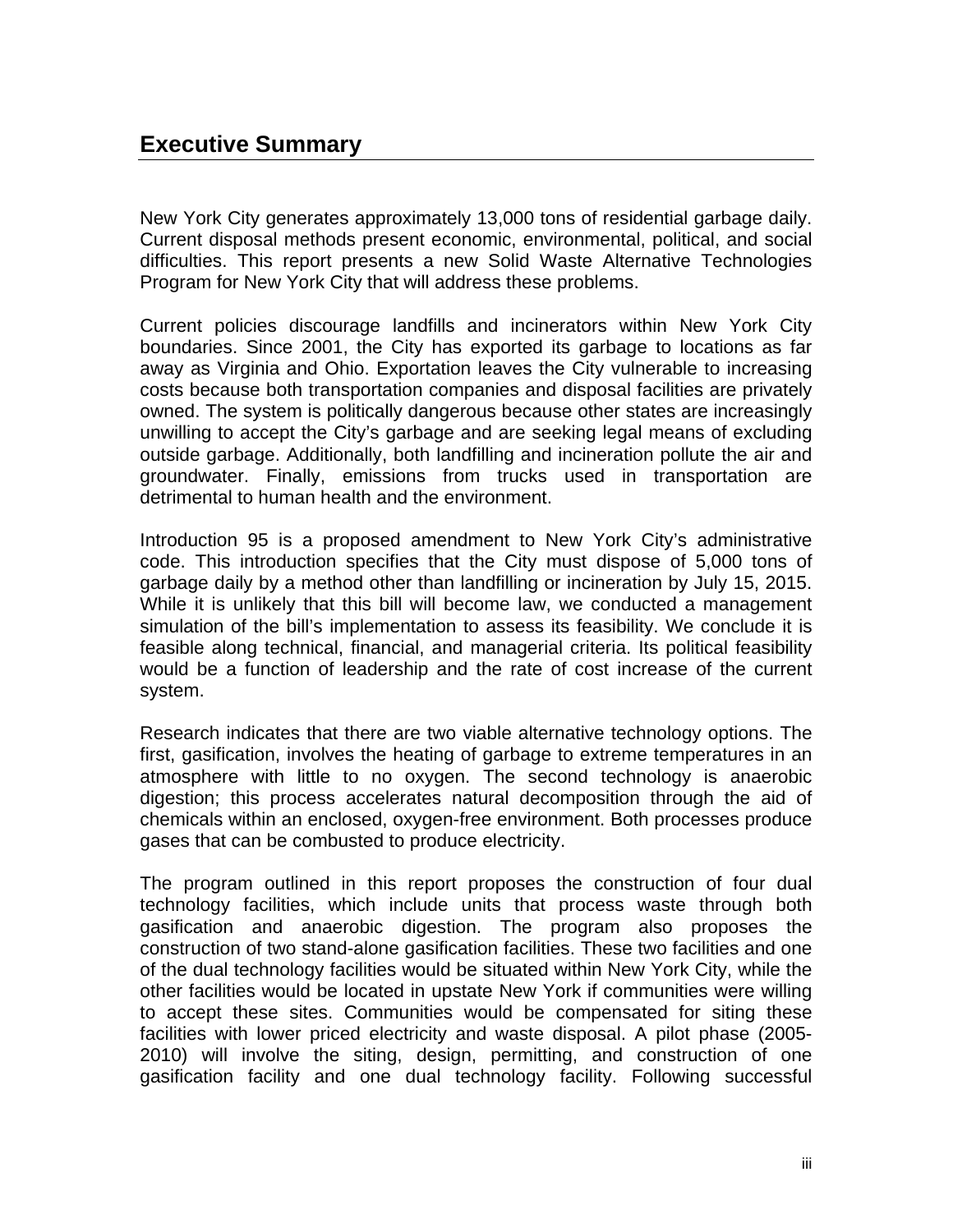operation of these facilities, the remaining plants will be developed between 2011 and 2015.

We propose that the program be managed by a new division within New York City's Department of Sanitation and consist of six divisions: Project Management, Facilities, Siting and Permitting, Community Affairs, Financial Administration, and Quality Assurance. During the first year of the program, the main project goals will be hiring an initial staff of 23 people, beginning the process of facility siting and community outreach, soliciting bids from private companies for facility design and construction, and initiating the process of capital acquisition. The total firstyear budget is \$1,895,000. The operation and capital costs of these facilities would be funded by savings generated by lower waste transport and disposal fees. First year operations will keep the program apace with the long-term goals. The proposed program will provide for the final disposal of 5,000 tons of garbage by means other than landfilling or incineration by July 15, 2015.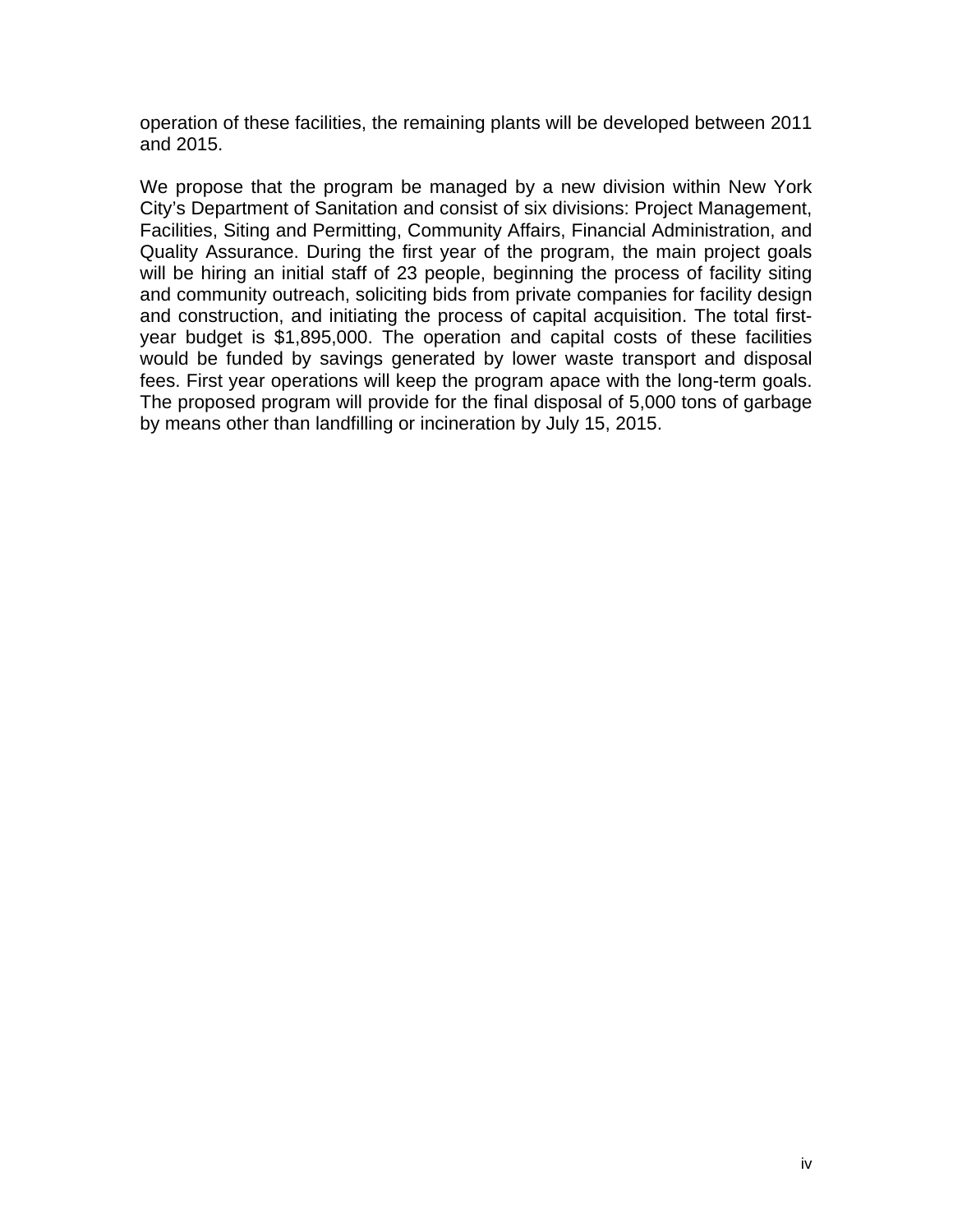## **1. History of Residential Garbage Disposal Programs**

Since its early days, New York City has experienced difficulties disposing of its garbage. Until the Department of Street Cleaning was formed in 1881, the City was without any waste management infrastructure and garbage was thrown into the streets<sup>1</sup>. The Department of Street Cleaning, which later became the Department of Sanitation (DOS), intermittently dumped garbage into the nearby waters and also practiced some landfilling and incineration<sup>2</sup>. Ocean dumping was stopped in 1935, in response objections from polluted neighboring coastal cities<sup>3</sup>. From then on, the City disposed of garbage through landfills and incineration.

At the height of incinerator usage in the 1960's, the City burned garbage in more than 17,000 apartment building incinerators and twenty-two large municipal incinerators<sup>4</sup>. Extensive incineration of large quantities of waste often left New York City covered in a haze. Alarmed by the air pollution, residents pressured city officials to phase out incineration. No new incinerator has been built since the 1960's, and the last local incinerator closed in 1994<sup>5</sup>.

Municipal landfills, which the City heavily relied upon as well, experienced a similar fate. Between 1965 and 2001, six local landfills accommodating New Yorkers' garbage reached capacity and closed<sup>6</sup>. The last of the functioning landfills, Fresh Kills, located in Staten Island, was the world's largest unlined dump. Fresh Kills epitomized landfill pollution problems and generated substantial public opposition. Since then, no new landfill has been constructed in the City due to the lack of available space and public opposition.

Since Fresh Kills' closure, New York City has been without a local place to dispose garbage, Currently, the City transports residential garbage to land-based waste transfer buildings within the City, and then to landfills and incinerators located outside of the City. This approach is unlikely to change in the near future. The DOS recently published a Draft Comprehensive Solid Waste Management Plan (October 2004) which outlines a twenty-year waste management plan where the City will rely more heavily on barges and trains to transport municipal garbage. The plan proposes the construction of marine transfer stations distributed more equitably throughout the City, and emphasizes increased levels of recycling. However, the final destination for residential garbage will remain the same: out-of-state landfills and incinerators.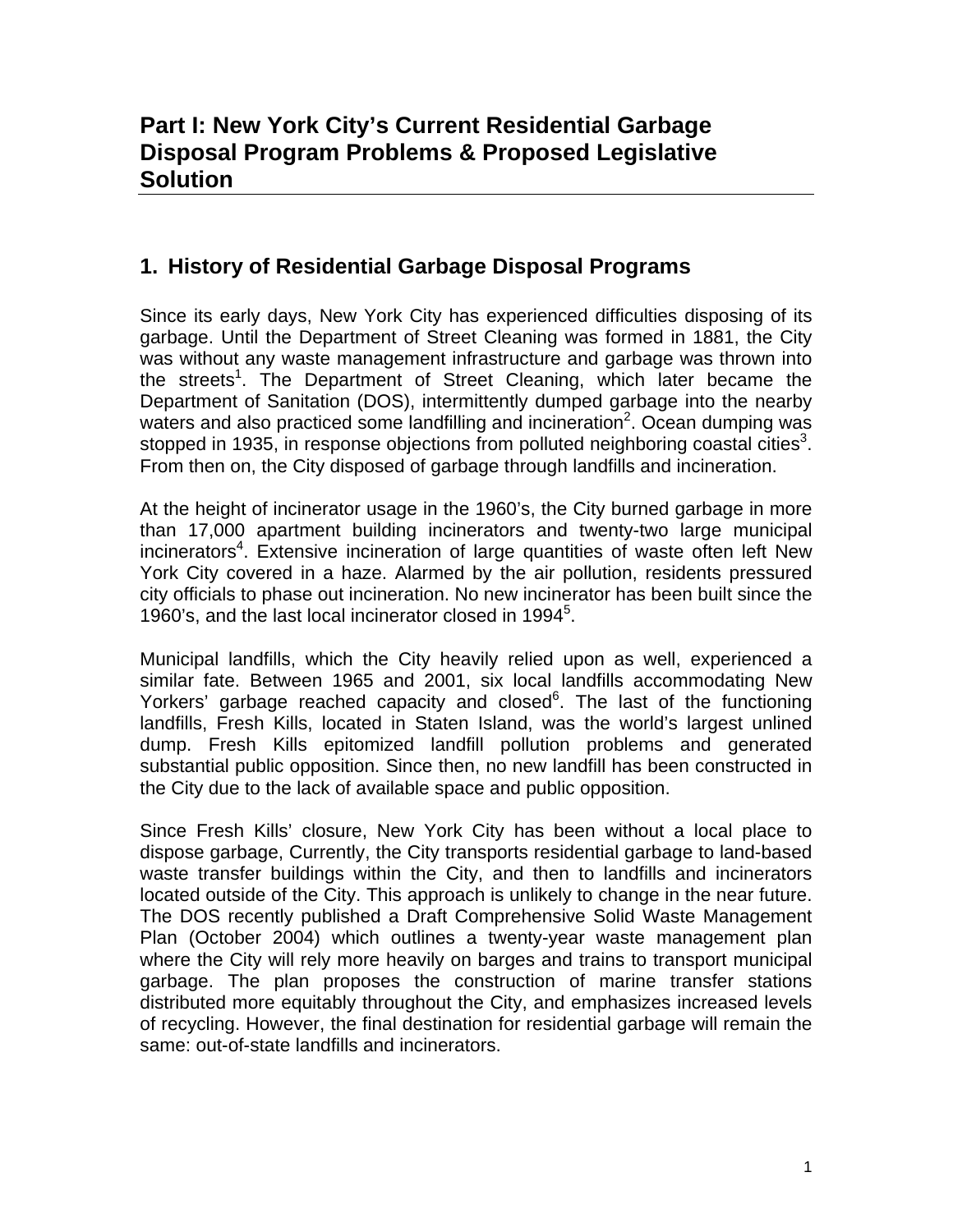## **2. Current Problems: Disposal Methods' Economic, Environmental, Social, and Political Impacts**

The DOS Draft Comprehensive Solid Waste Management Plan (Draft SWMP) aims to reduce the current economic, environmental, and social impacts of garbage disposal. However, the Draft SWMP falls short of addressing the cause of many effects: without local means of garbage disposal, the City has little control over its waste management. Consequently, the exportation of garbage out of the City will continue and many negative effects of the current plan, especially long-term impacts, will not be addressed.

## *A) Economic*

The DOS spends almost \$1 billion every year disposing of residential garbage outside of the City<sup>7</sup>. The cost of disposal will continue to increase as landfill space closest to the City becomes scarcer and garbage is transported farther away. Without disposal means, New York City has little control over waste disposal prices set by outside operators.

New York City heavily relies upon landfills to dispose of municipal nonrecyclable garbage—roughly three-quarters is landfilled<sup>8</sup>. Consolidation of ownership is a current trend in landfill management; this is due to rising management costs and increasing regulations that make it difficult for smaller firms to operate landfills. Current estimates show that nationwide seven privately held firms control approximately 61% of the total available landfill capacity<sup>9</sup>. The concentration of ownership decreases the City's bargaining power when negotiating contracts for landfilling the nearly 10,000 tons per day of garbage. Moreover, the shortage of landfill capacity is worrisome. New York, Vermont, and Massachusetts have less than 10 years of landfill capacity remaining, limiting the amount of available space and putting upward pressure on the costs of disposal<sup>10</sup>. Owners are steadily increasing tipping fees (fees levied by the landfill on all trash it accepts) to reflect the decreasing capacity. The cost of dumping garbage in the Northeast has increased from \$12.66 per ton in 1985 to \$69.07 in 2002; the highest tipping fees in the U.S. In 2002, the Mid-Atlantic Region, including Pennsylvania and Virginia, had the nation's second highest tipping fees at \$45.26 per ton, more than doubling since  $1985^{11}$ .

Furthermore, proposed legislation in Pennsylvania and Virginia, two states that New York depends on for disposal of its garbage, may also affect the economics of solid waste disposal by limiting the expansion of existing landfills and the construction of new facilities<sup>12</sup>. With increasing costs for landfill management and operation and fewer companies offering disposal services, New York City faces definite increases in future landfilling costs.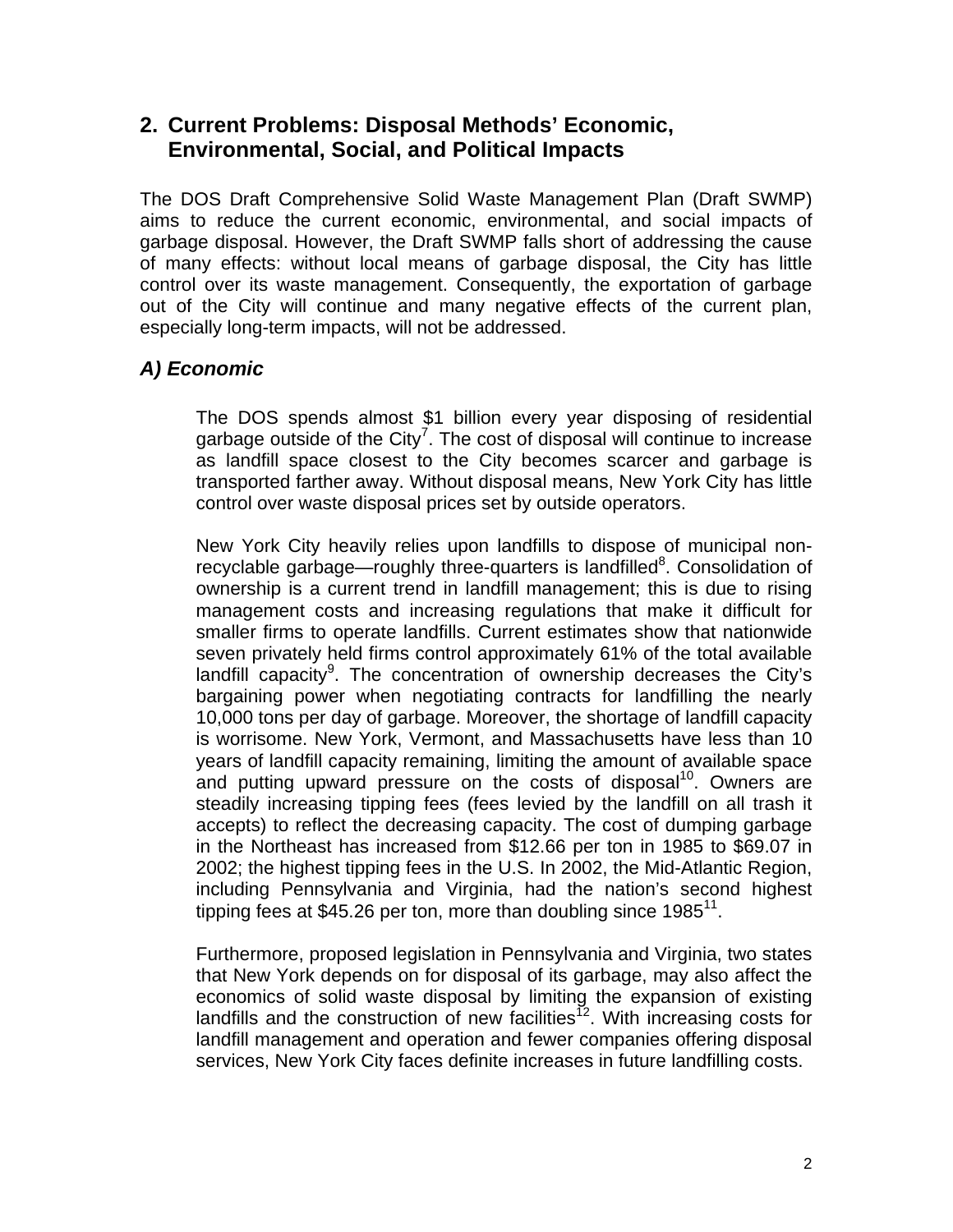Without the ability to dispose of garbage locally, New York City will continue to export it. Currently, the City experiences high transportation costs due to consolidation of the industry and the political influence of major transport companies<sup>13</sup>. The Draft SWMP attempts to address the rising costs of transportation by decreasing truck usage through renewed emphasis on and use of the City's barge and rail systems. However, the reality is that the City cannot avoid future increases in transportation costs associated with shipping garbage farther away as current landfills reach capacity. Moreover, projected increased consumption will also contribute to the cost of transporting greater quantities of garbage longer distances.

## *B) Environmental*

#### **i. Transportation**

Garbage disposal generates inherent environmental effects. New York City's long distance export of garbage and the use of landfilling and incineration for final disposal are projected to continue indefinitely. The Draft SWMP emphasizes that decreasing truck usage for garbage exportation will improve air quality. This will mean a considerable reduction in air pollution since traveling one mile generates approximately 22 lbs. of carbon dioxide  $(CO<sub>2</sub>)$  and approximately 1,000 diesel trucks carrying 10 tons of garbage each leave the City daily.<sup>14</sup> However, the Draft SWMP ignores the future reality that garbage will be hauled over longer distances as landfills reach capacity. Non-rail transportation, whether barges or trucks, still use diesel engines which emit nitrogen oxides (NO<sub>x</sub>), carbon dioxide (CO<sub>2</sub>), and particulate matter (PM). Serious respiratory health effects such as asthma, chronic bronchitis, and forms of cancer are associated with these air pollutants. Furthermore, the air pollutants contribute to greenhouse gases impacting the climate, acid rain, groundwater contamination, and smog<sup>15</sup>.

The probability of a transportation accident also greatly increases with the distance traveled. All transport methods involve some risk; trucking being the most risky. Though accidents involving barges and trains are not as frequent, they may pose an even greater environmental threat due to the higher volume of garbage being transported. Should an accident occur using any method of transport, cleanup costs would be large, especially if the spill were to occur on a waterway<sup>16</sup>.

#### **ii. Landfilling**

Research indicates that there are significant environmental problems associated with traditional final disposal methods. Landfilling, the most commonly used method, can seriously degrade the environment through groundwater contamination and air emissions. The EPA requires municipal landfills to install plastic liners and systems to collect polluting liquid run-off, or leachate, a byproduct of decomposition. The systems are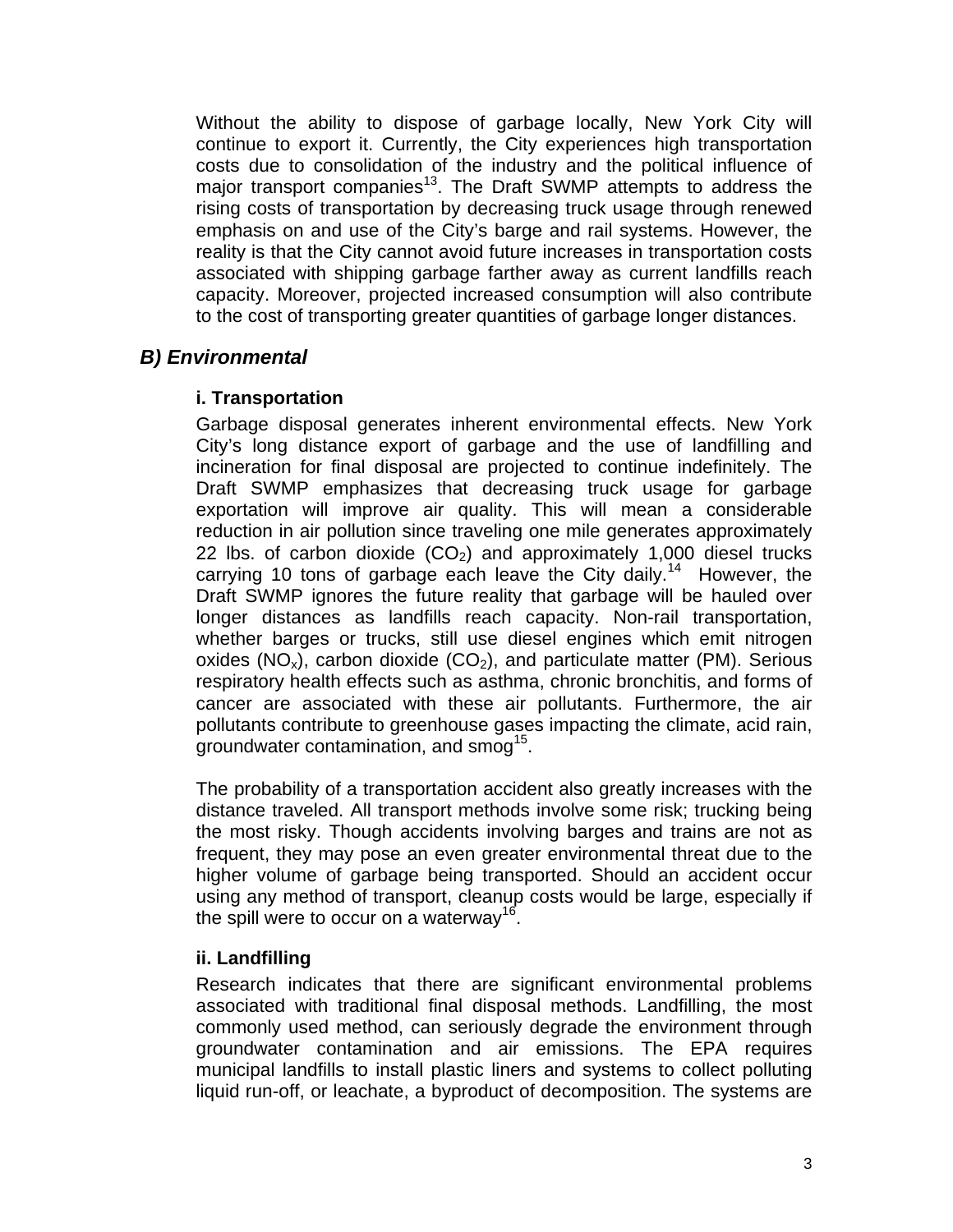often undermined by their tendency to deteriorate, puncture, or crack, leading to the release of leachate into groundwater systems. Over 150 different volatile organic compounds (VOCs) are found in landfill leachate, some of which are carcinogenic and cause respiratory problems, dizziness, visual disorders, or memory impairment. The sources of VOCs in municipal solid waste are paints and lacquers, cleaning supplies, building materials, glues, and adhesives. There are also many dangerous heavy metals originating from batteries, pigments, plastics, ceramics, paint, and thermometers, which accumulate in landfills and are sometimes found in high concentrations in leachate. Some of the most harmful metals are cadmium, lead, mercury, arsenic, and chromium. When ingested, they can lead to stomach irritation, vomiting, weakening of bones, nervous system disorders, reproductive problems, anemia, and kidney and immune system damage.<sup>17</sup>

Landfill gas also pollutes the air. The decomposition of garbage in landfills creates a gas that is 54% methane, a greenhouse gas more harmful to the planet than  $CO<sub>2</sub>$ ; the remainder of landfill gas emissions is composed of  $CO<sub>2</sub>$  and VOCs.<sup>18</sup> Pressure forces gas to escape from landfills through the surrounding soil. The gas can carry toxic chemicals such as solvents, paint thinner, pesticides, and other hazardous VOCs<sup>19</sup>. In 1996, the EPA made the installation of gas collection and control systems, sometimes used for energy production, mandatory for all new and modified landfills. However, the systems are often inefficient and gas continues to be released into the atmosphere<sup>20</sup>.

Landfill pollutants have been shown to affect human health through increased cancer rates. For example, a 1990 study found an increased incidence of bladder cancers in northwestern Illinois where a landfill had contaminated a municipal water supply with  $VOCs<sup>21</sup>$  A 1989 study by the EPA, examining 593 solid waste sites in 339 U.S. counties, revealed increased occurrences of bladder, lung, and stomach cancers in counties with the highest concentration of waste sites $^{22}$ .

#### **iii. Incineration**

Incineration is an effective method of garbage disposal. Through high temperature combustion, water found in organic materials is evaporated, altering the physical and chemical properties of the waste. Consequently, when incinerated, the total volume of garbage is reduced and the toxicity of garbage is generally reduced as well. Post-incineration residues such as ash are landfilled and ash accounts for up to 25% of all unprocessed landfill waste<sup>23</sup>. However, due to the presence of things like household cleaning supplies, ash can sometimes be hazardous and need to be disposed of in a hazardous waste facility. Disposing of the toxic byproduct can contribute to overall environmental impacts and is expensive.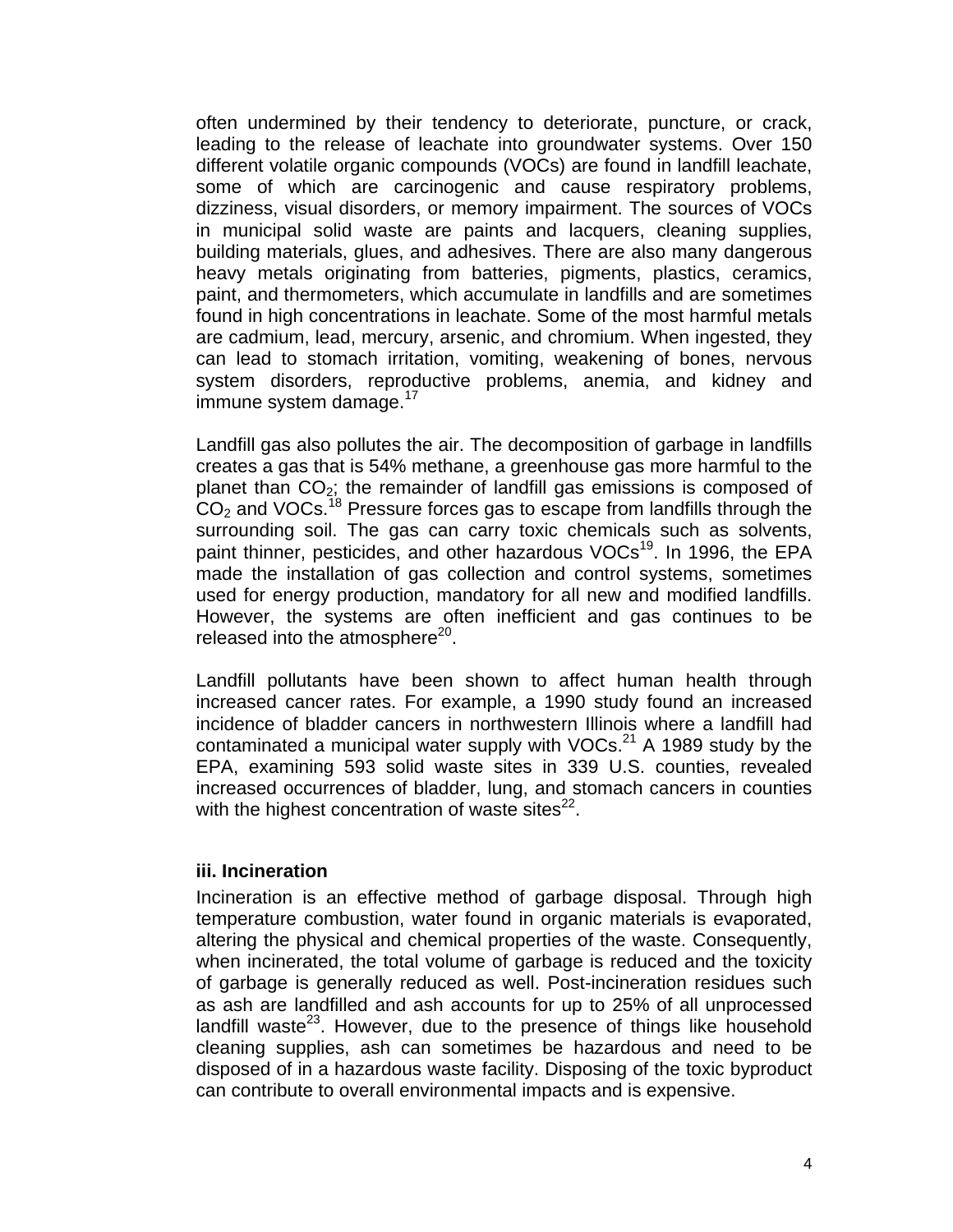Many toxins are present in incineration byproducts including cadmium, lead, mercury, dioxin, sulfur dioxide, hydrogen chloride, nitrogen dioxide, and particulate matter<sup>24</sup>. Ash is a major component of post-incineration residue. Following EPA mandates, incinerators are equipped with pollution reduction devices to collect PM, remove acids, and filter dioxins during the combustion process. Air pollution control devices for incinerators are capable of filtering PM that is 0.25 microns or more in diameter. However, it is the smallest PM particles that are most damaging. Currently, filtering devices only trap larger particles and tend to only have a 5% to 30% efficiency level<sup>25</sup>. The following table contains a list of some incineration produced toxins and their related illnesses. Despite these impacts, a well managed high temperature incineration facility pollutes much less than a system relying on diesel trucks and landfills.

**Table 1: Health threats associated with incinerator derived chemicals** 

| <b>Incinerator Emission Constituents and Their Health Threats</b>            |                                                                               |  |  |
|------------------------------------------------------------------------------|-------------------------------------------------------------------------------|--|--|
| <b>Chemical</b>                                                              | <b>Health Threats</b>                                                         |  |  |
| Cadmium                                                                      | Pulmonary irritation, kidney disease, possible carcinogen <sup>26</sup>       |  |  |
| Brain damage, kidney damage, gastrointestinal distress <sup>27</sup><br>Lead |                                                                               |  |  |
| <b>Mercury</b>                                                               | Central nervous system disorders, kidney damage <sup>28</sup>                 |  |  |
| <b>Dioxin</b>                                                                | Possible carcinogen, possible liver damage, skin irritation <sup>29</sup>     |  |  |
| SO <sub>2</sub>                                                              | Respiratory illness, aggravated heart disease <sup>30</sup>                   |  |  |
| HCI                                                                          | Respiratory and pulmonary disorders <sup>31</sup>                             |  |  |
| NO <sub>x</sub>                                                              | Respiratory illness, lung damage, aggravated heart disease <sup>32</sup>      |  |  |
| <b>PM</b>                                                                    | Respiratory illness, aggravated asthma, decreased lung function <sup>33</sup> |  |  |

#### *C) Social*

The City has a tumultuous history with respect to incinerators, landfills, and waste transfer stations, punctuated by considerable public opposition to siting facilities. Growing national and local environmental awareness and public health scares in the late 1970's created a heightened sense of not-in-my-backyard (NIMBY) sentiment for disposing of and handling the City's waste. Hostility escalated over the years to the point where managing the City's garbage has become a politically delicate issue, not only for city officials, but for the residents affected by DOS policy.

New Yorkers have a great mistrust of City waste management policy. Many incinerators and waste transfer stations have been concentrated in low-income neighborhoods. In 2000, more than 50% of all waste transfer stations were located in four communities (South Bronx; Jamaica, Queens; Greenpoint-Williamsburg and Red Hook, Brooklyn); this distribution raises questions of environmental injustice<sup>34</sup>. Emissions from diesel garbage trucks have contributed to air pollution in the areas. In fact, the South Bronx has one of the nation's highest children's asthma rates; 20-25% of children suffer from asthma compared to the New York State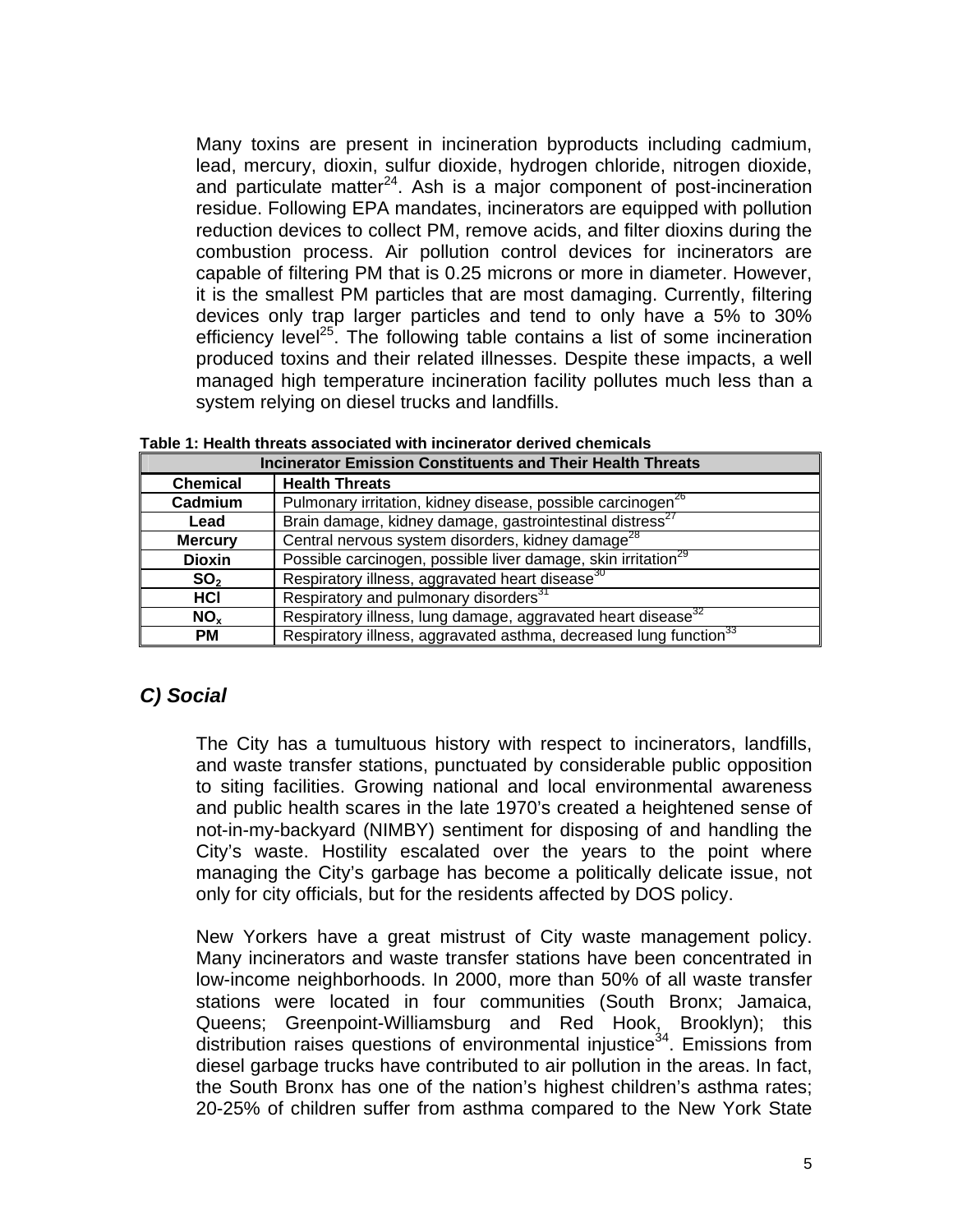average of approximately 10%<sup>35</sup>. Local residents have become increasingly well organized against siting facilities in their neighborhoods and have created action groups like New York Public Interest Research Group, Organization of Waterfront Neighborhoods, and Community Alliance for the Environment. Successful protests in the mid 1980s to early 1990's against the Brooklyn Navy Yard Incinerator typified well organized citizen opposition.<sup>36</sup>

The Draft SWMP addresses environmental injustice by having waste transfer stations distributed equitably among the boroughs, with the intention to reduce residents' distrust of City policy. Still, New York City's 20-Year Plan does not solve facility siting problems; it exports them to communities outside of New York. In the future, outside communities importing the garbage could exhibit the same reactions New Yorkers have had to City policy, making it more difficult to continue exporting garbage.

## *D) Political*

New York City's garbage exportation increases visibility of the City's disposal issues in other counties and states. Increased visibility generates political challenges that could lead to even higher disposal costs than predicted due to the economic, environmental, and social factors discussed previously. The main political challenges are federal regulation of interstate garbage disposal and the creation of new landfills; resistance to siting garbage disposal and transfer facilities; and further incentives for waste management consolidation.

Pressured by constituents who are upset about New York City's garbage being disposed of in their communities, legislators have begun to take action. Two bills that are currently in the United States Senate would authorize local and state entities to prohibit or limit the receipt of out-ofstate garbage<sup>37</sup>. The proposed legislation would give states that receive garbage the authority to make imports more difficult. This could have a direct and adverse economic impact on New York City and could be a political nightmare for city officials.

Many New York City mayors have considered addressing the City's lack of capacity to dispose of garbage. However, heavy public opposition in the mid 1980's for siting incineration facilities, like the proposed Brooklyn Navy Yard Incinerator, made city officials shy away from the issue. After various public protests, both Mayors Dinkins (1990-1993) and Giuliani (1994-2001) decided against trying to site a facility at the Navy Yard, viewing it as a political liability<sup>38</sup>. In fact, in 1996, Governor Pataki signed a bill prohibiting not only the facility's inception, but also garbage disposal at Fresh Kills<sup>39</sup>. Garbage disposal management as a political issue has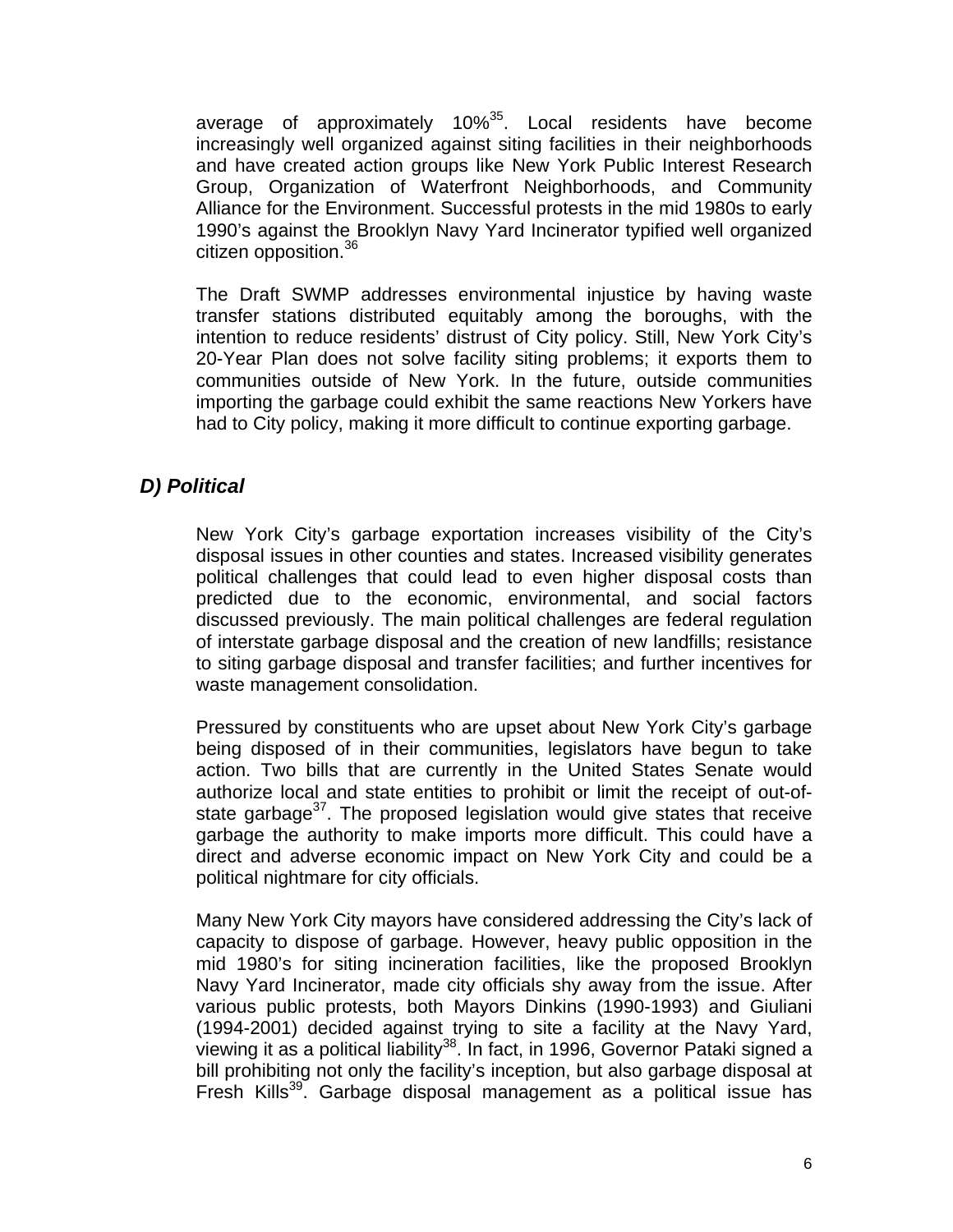remained fairly static and unresponsive to the City's needs. In the absence of new DOS facilities, the City will be forced to renegotiate contracts with private waste management companies that will likely capitalize on the City's lack of alternatives by increasing their rates.

Mayor Bloomberg's recent changes to the City's SWMP fall short of addressing long-term needs and present threats, exemplifying the political difficulty of tackling such a hotly contested issue. The Draft SWMP does not focus on future economic costs or the City's lack of control of waste management, nor does it address how the City will dispose of garbage as landfills reach capacity.

## **3. City Council's Proposed Solution: Introduction 95, Legislative Amendment to City Code**

In February 2004, City Council member Michael McMahon proposed Introduction 95, an Amendment to City Code, as a way to change New York City's current waste management system. The amendment reads:

*"The Commissioner shall be required to provide for the final disposal of no less than five thousand tons per day of non-recyclable waste by a method other than landfilling or incineration no later than July 1, 2015."*

As a frequent critic of the DOS, McMahon has urged capable parties to begin examining alternatives to environmentally unfriendly, finite, and obsolete disposal methods: landfilling and incineration. McMahon is quoted as saying, "The city has to take a serious look at developing technologies for long-term planning<sup>40</sup>." His proposed legislation mandates innovative waste management strategies by specifying the disposal methods the City can employ, the quantity of garbage to be disposed of through alternative means, and the deadline by which new disposal methods must be established. While this technology forcing proposal will probably never be enacted, our analysis indicates that if facility siting issues could be overcome, new technologies could reduce the financial and environmental costs of waste disposal. The presence of municipal owned facilities could stabilize the projected rate of cost increases and enhance the long-term reliability of the City's waste management system.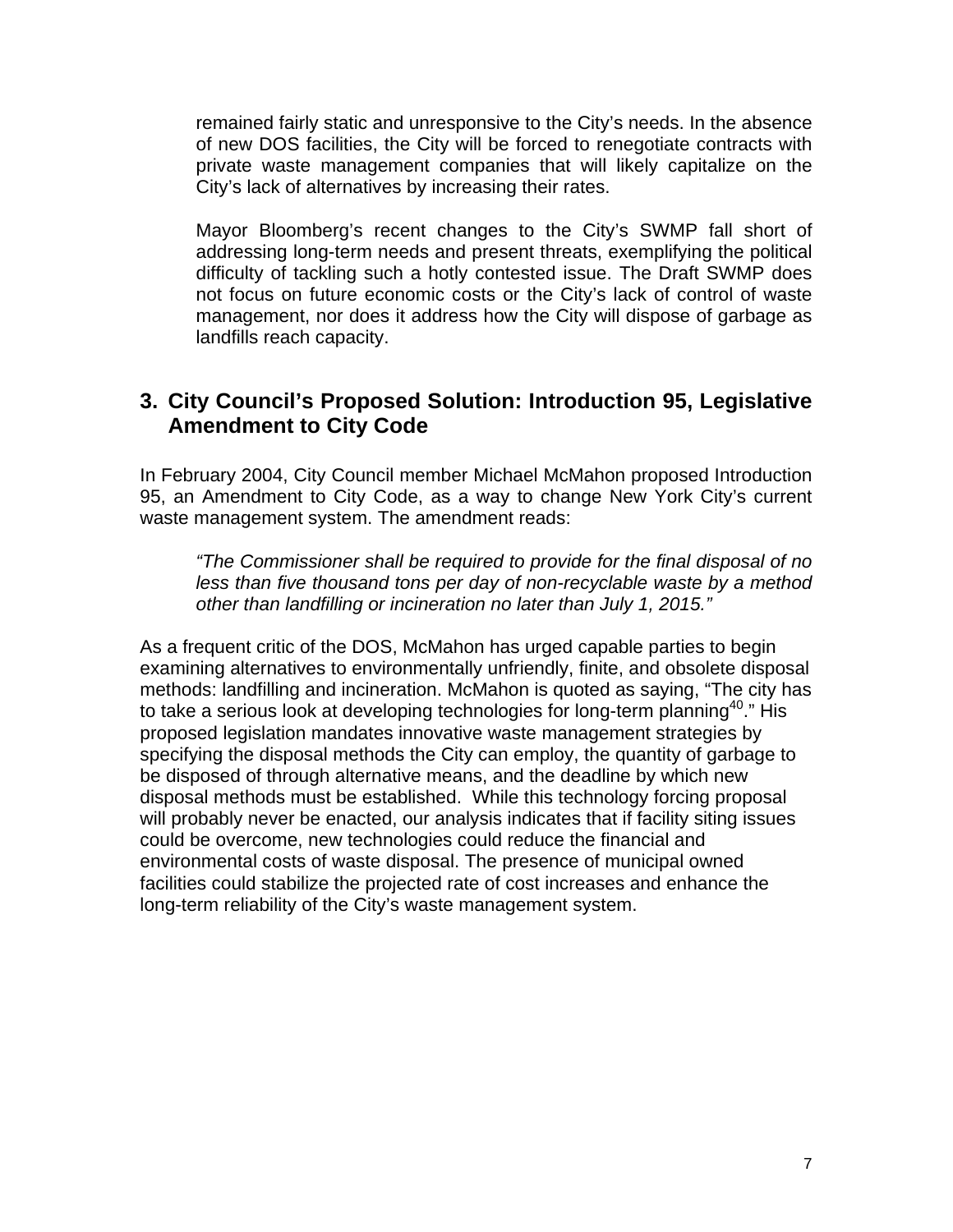## **1. Alternative Disposal Technology Options**

The proposed legislation requires the implementation of a technology other than landfilling or incineration. Garbage disposal technologies can be divided into three categories: chemical, biological, and thermal. Each of these is outlined below.

## *A) Chemical*

Chemical technologies employ a chemical reaction to render harmless hazardous or otherwise dangerous components of waste. This type of technology relies on specific chemical reactions such as pH neutralization or oxidation. Because these reactions rely on specific chemical interactions, they require a homogenous waste stream<sup>41</sup>. New York City's municipal waste is heterogeneous; therefore, this type of technology is not an option.

## *B) Biological*

Biological technologies rely on the biological decomposition of organic components of garbage. These processes can be subdivided into aerobic digestion (in the presence of oxygen) and anaerobic digestion (in the absence of oxygen). The decomposition of organic waste through both processes produces organic compost and methane gas, which can be combusted to create electricity. Anaerobic digestion is the more common process for garbage disposal because it is conducted in smaller facilities and decomposition occurs more quickly. Anaerobic digestion has been implemented to treat waste in multiple countries including the U.S., Italy, Sweden, Switzerland, Austria, Denmark, and the Netherlands<sup>42</sup>. The commercial implementation of these systems has been proven to treat a capacity of 300 tons per day. Anaerobic digestion technology represents a viable option for treating a portion of New York City's waste stream.<sup>43</sup>

## *C) Thermal*

Thermal technologies use high temperatures to convert garbage into combustible gases. This type of technology includes incineration, gasification, and pyrolysis. Incineration is not permitted in the proposed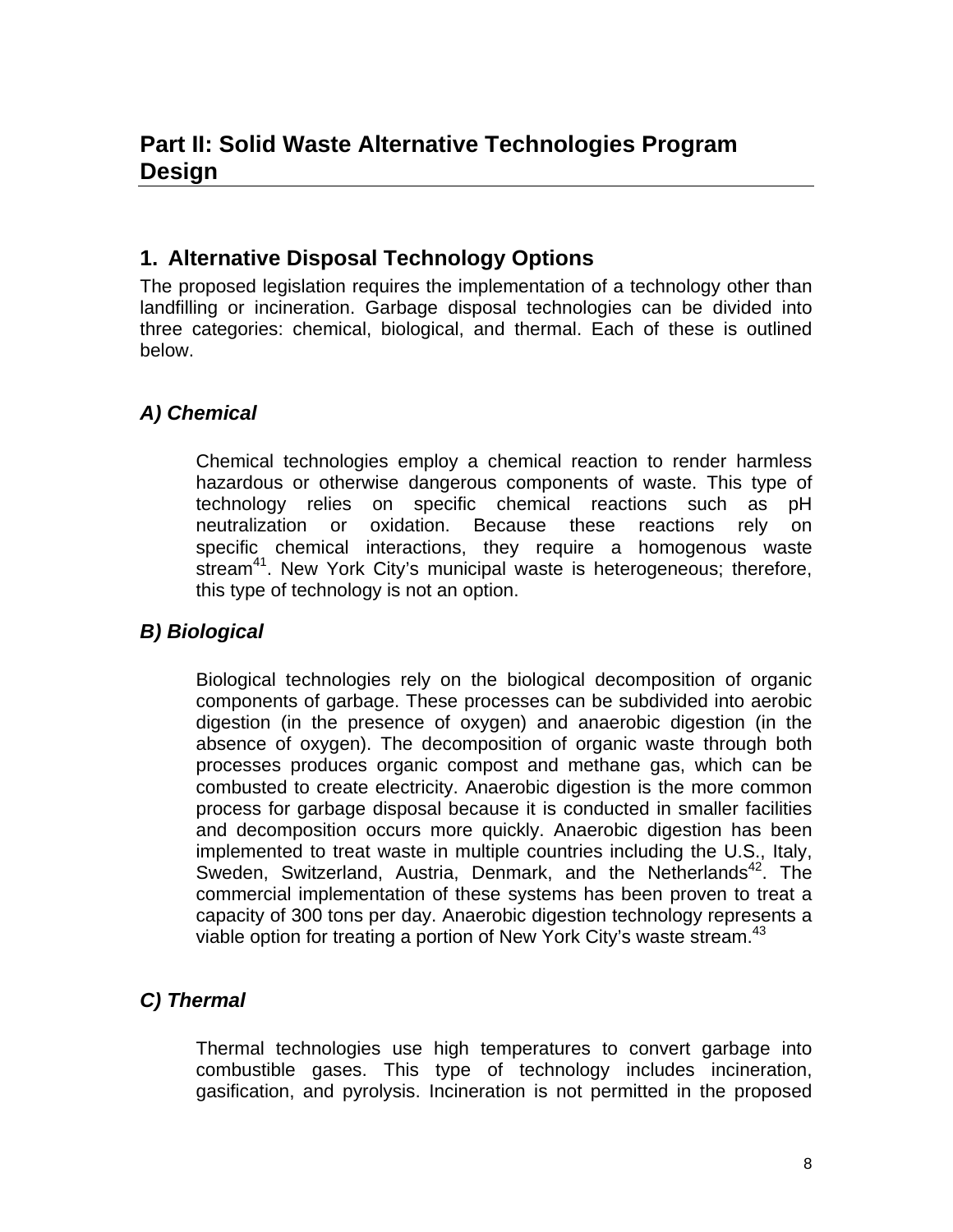legislation. Gasification and pyrolysis differ from incineration in that the temperatures are significantly higher, and they are both conducted in an oxygen-deprived atmosphere<sup>44</sup>. Pyrolysis is a subset of gasification; it takes place in the absence of oxygen<sup> $45$ </sup>. Gasification produces a carbonrich solid material that can be used in the creation of concrete or asphalt. The process also produces combustible gases that can be burned to create electricity. Gasification has been implemented successfully to treat garbage in many countries including the U.S., Japan, Germany, U.K., France, and Switzerland<sup>46</sup>. The implementation of these systems has been proven to treat a capacity of up to 700 tons per day<sup>47</sup>. Gasification represents a viable option for New York City.

In sum, both anaerobic digestion and gasification are commercially proven technologies that can be employed by New York City. However, anaerobic digestion can only be used on the organic component of garbage. The organic component is about one fifth of the City's total municipal waste stream (roughly  $2,600$  tons)<sup>48</sup>. Therefore, anaerobic digestion alone cannot be used to meet the proposed legislative requirement of 5,000 tons per day.

## **2. Solid Waste Alternative Technologies Program**

Given the commercially available garbage disposal technologies, this report outlines a program for New York City that will meet the proposed legislative disposal requirement of 5,000 tons per day by July of 2015. The Solid Waste Alternative Technologies Program proposed in this report outlines gasification and anaerobic digestion facilities located inside and outside of New York City.

## *A) Type of Facilities Included in the Design*

The program includes a combination of facilities, to maximize the use of both gasification and anaerobic digestion as disposal methods. Specifically, the program includes dual technology facilities and gasification facilities, as described below.

#### **i. Dual Technology Facilities**

Dual technology facilities will consist of a sorting building that will separate the organic component of the garbage. This organic stream will be fed to one anaerobic digestion building with a capacity of 200 tons per day. The remainder of the waste will be processed in two on-site gasification buildings, each with a capacity of 500 tons per day. A single dual technology facility will likely process 1,000 tons per day. This quantity exceeds the theoretical maximum of 1,200 tons per day because the organic component of the waste stream is variable, and only the organic component can be sent to the anaerobic digester. These facilities are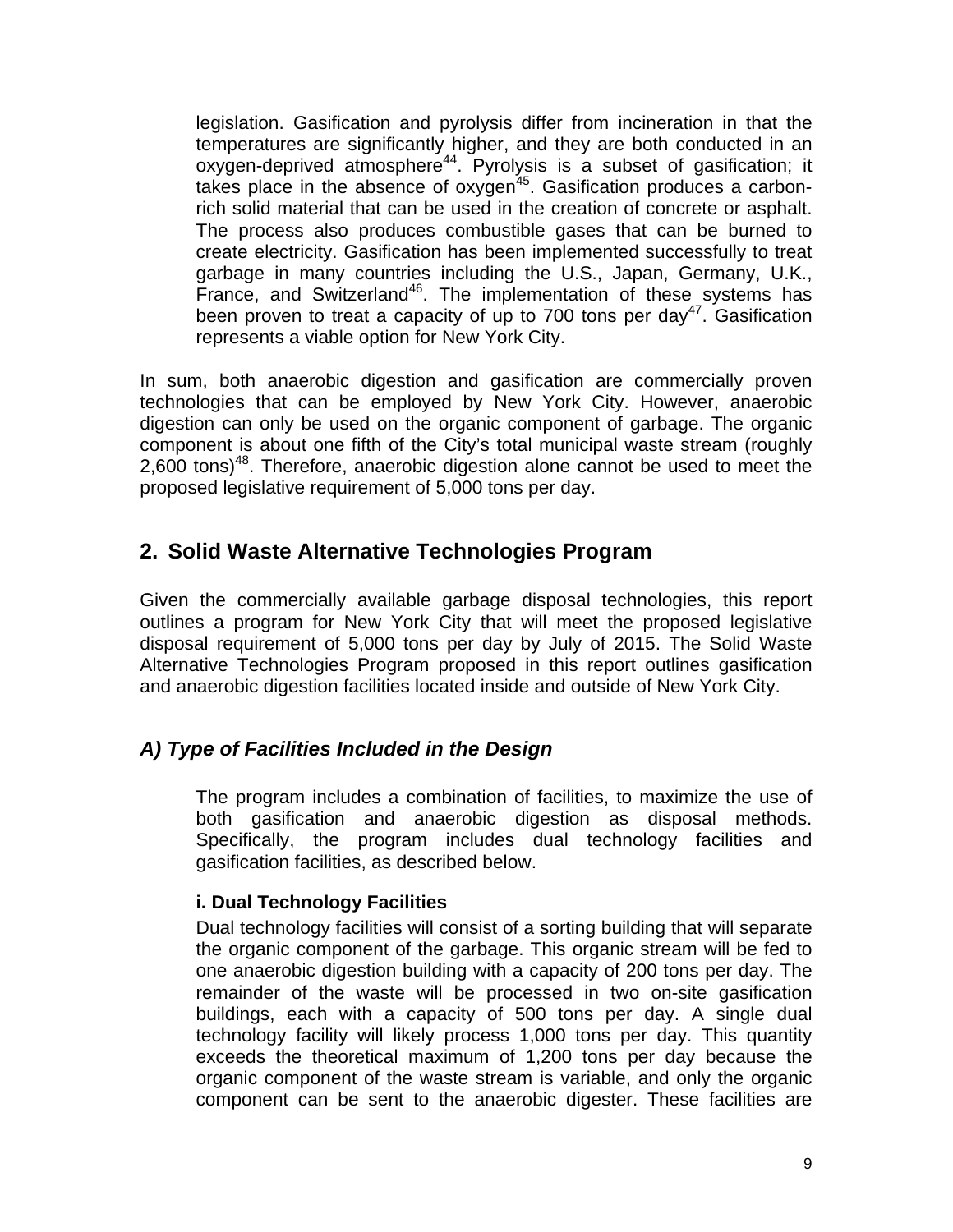advantageous because anaerobic digestion requires separation of the organic component; the non-organic component can then be processed through gasification at the same facility without additional transportation.

#### **ii. Gasification Facilities**

Gasification facilities will consist of one gasification plant with a capacity to treat 500 tons per day. Because gasification does not require any sorting of waste, these facilities will resemble the size and structure of a municipal incinerator.

## *B) The Solid Waste Alternative Technologies Program Design*

The Solid Waste Alternative Technologies Program Design will combine the two types of facilities, as described in Table 2. The construction of these facilities is divided into two stages. The first is the pilot phase, which will include the construction of one dual technology facility outside of the City and one gasification facility inside New York City. Following successful operation of these facilities, the final stage of the project will include the construction of two additional dual technology facilities located outside of the City, and one dual technology facility and one additional gasification facility inside of New York City.

| Solid Waste Alternative Technologies Program Design Facilities |                                    |                                       |                                                          |                                         |  |
|----------------------------------------------------------------|------------------------------------|---------------------------------------|----------------------------------------------------------|-----------------------------------------|--|
| <b>Type of Facility</b>                                        | Location                           | <b>Number of</b><br><b>Facilities</b> | <b>Capacity per</b><br><b>Facility (tons</b><br>per day) | <b>Total Capacity</b><br>(tons per day) |  |
| Dual Technology                                                | Outside of New<br><b>York City</b> | 3                                     | 1000                                                     | 3000                                    |  |
| Dual Technology                                                | New York City                      |                                       | 1000                                                     | 1000                                    |  |
| Gasification                                                   | New York City                      |                                       | 500                                                      | 1000                                    |  |

#### **Table 2: Categories of Program Design Facilities**

#### *C) The Solid Waste Alternative Technologies Program Schedule*

Specifically, the design, permitting, and construction of the pilot facilities will occur between 2005 and 2010. Then, following one complete year of operation, the final stage of the project will commence in 2011. The final facilities will be designed, permitted, and constructed between 2011 and 2015. The schedule is summarized in Table 3. All facilities will be fully operational by July 15, 2015, with the combined capacity to process 5,000 tons per day of New York City's garbage.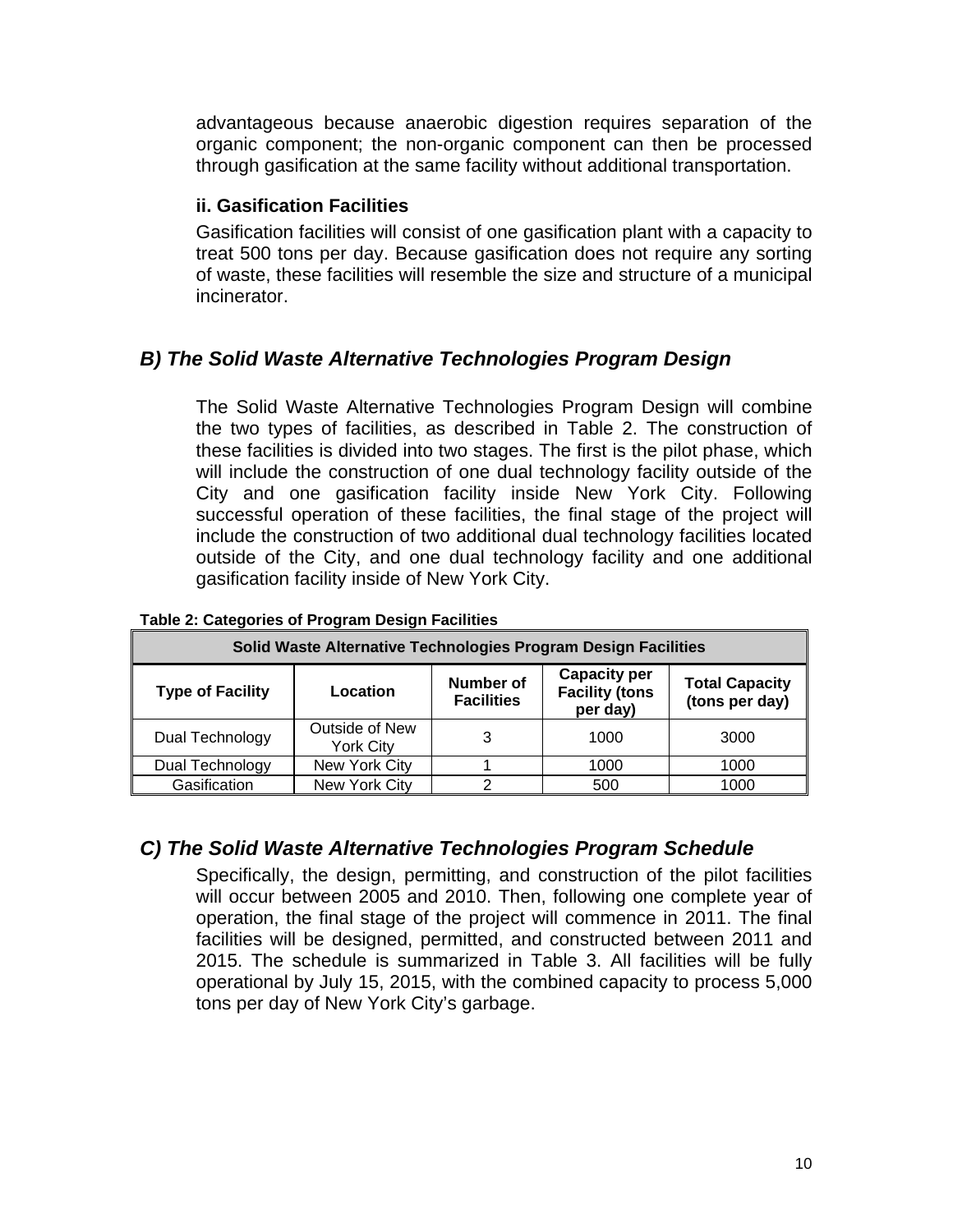| <b>Summary of Solid Waste Alternative Technologies Program</b> |                                 |                  |
|----------------------------------------------------------------|---------------------------------|------------------|
| <b>Project Stage</b>                                           | <b>Activity</b>                 | <b>Timeframe</b> |
| <b>Both Stages</b>                                             | <b>Community Outreach</b>       | Ongoing          |
|                                                                | Site Identification             | 2005-2006        |
|                                                                | Permitting                      | 2006-2008        |
| <b>Pilot Stage</b>                                             | <b>Facility Design</b>          | 2006-2008        |
|                                                                | <b>Facility Construction</b>    | 2008-2010        |
|                                                                | <b>Begin Facility Operation</b> | 2010             |
|                                                                | Site Identification             | 2011-2012        |
|                                                                | Permitting                      | 2012-2013        |
| <b>Final Stage</b>                                             | <b>Facility Design</b>          | 2012-2013        |
|                                                                | <b>Facility Construction</b>    | 2013-2015        |
|                                                                | <b>Begin Facility Operation</b> | 2015             |

**Table 3: Proposed Program Schedule** 

#### *D) Projected Program Savings*

Currently, New York City pays \$95 for transportation and disposal of municipal solid waste<sup>49</sup>. The cost of waste transport and disposal under the proposed program is estimated at \$75 per ton. This estimate reflects the capital annuity, operation and maintenance fees and potential revenue from sale of byproducts; these costs were obtained from case studies of operational anaerobic digestion<sup>50</sup> and gasification facilities<sup>51</sup>. Additionally, the cost estimates include transportation (an estimated travel distance reduction of 200 miles round-trip), and potential side-payments to communities (estimated at 10% of the total cost). Based on these cost estimates, the Program will save the City \$25 per ton, or \$45,625,000 per year.

## **3. Rationale Behind the Program Design**

In designing a feasible program, options to be considered included: the type of technology, number of facilities, facility location, and facility ownership. All possible combinations were considered with respect to their relative economic, environmental, political, and social impacts. The rationale behind each choice is presented below.

## *A) Type of Technology*

As noted above, anaerobic digestion alone will not meet the disposal requirements of the legislation. Therefore, the available options are to use only gasification or to combine gasification and anaerobic digestion technologies. A combination of technologies is optimal because anaerobic digestion is a more familiar process to average people: effectively the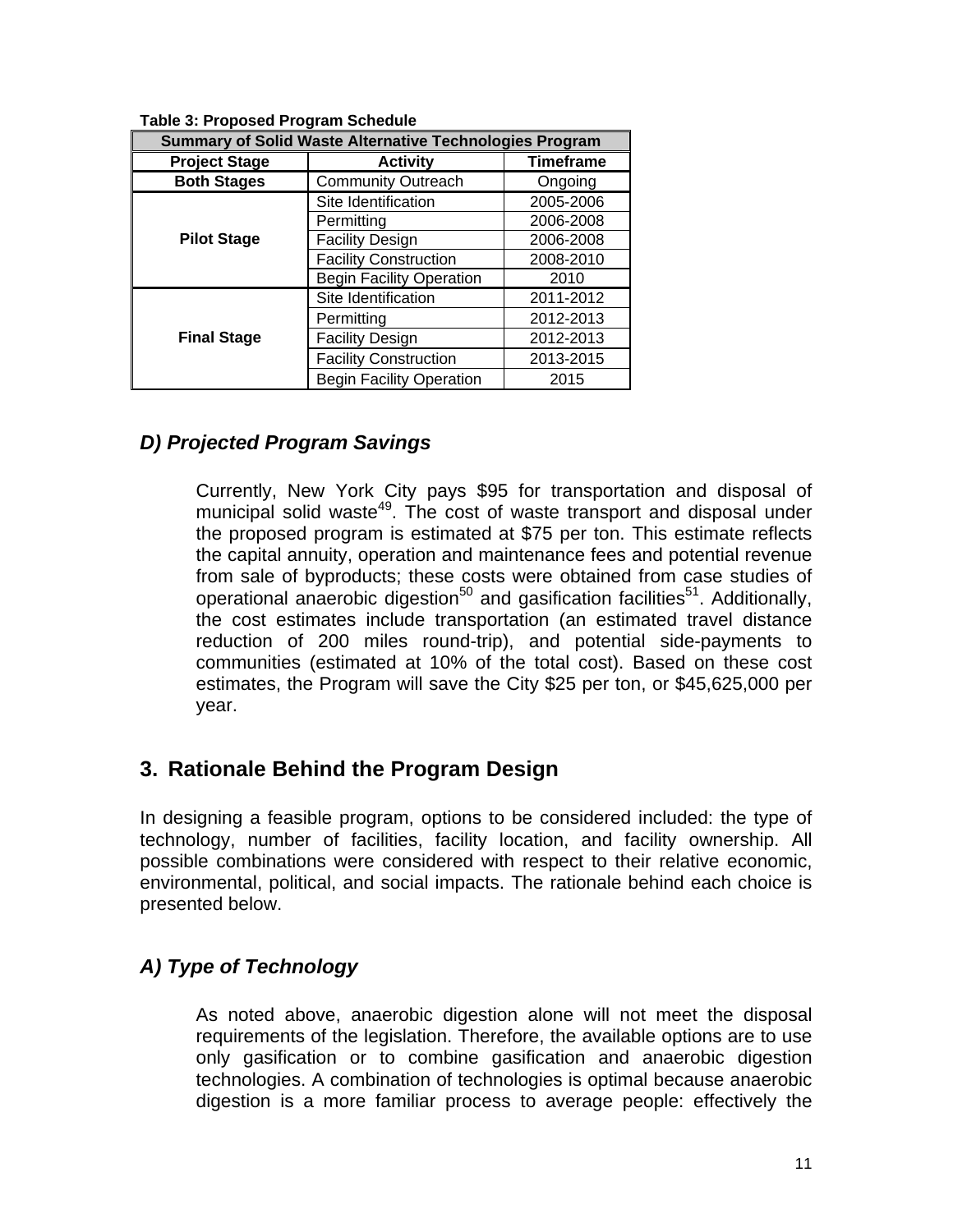process speeds up natural decomposition. Hence, the anaerobic digestion process will be easier to explain to the public and facilities will be easier to site. A combination of the technologies is also wise because anaerobic digestion is most efficient on organic waste while gasification is most efficient on a dry, inorganic stream. Combining the technologies enables New York City to use each technology as efficiently as possible. Finally, utilizing a combination of facilities diversifies the City's waste disposal methods, thereby enabling the City to benefit from advances in both technologies. For these reasons, the proposed program uses a combination of gasification and anaerobic digestion.

This aspect of the program design seeks to alleviate the environmental and social problems with New York City's current disposal methods. Specifically, the technologies produce fewer harmful emissions and yield non-toxic and potentially useful byproducts. Additionally, the use of anaerobic digestion makes the program more socially acceptable than incineration or landfilling.

#### *B) Number of Facilities*

Neither technology has yet been implemented at a scale of 5,000 tons per day in one location. As such, multiple smaller facilities are preferable. Moreover, multiple facilities are wise because if there is a technological mishap at one facility and it is unable to process the garbage, the trash can be rerouted to another facility. This option will prevent a large trash build up at one location, which could create a substantial public health risk. Also, multiple facilities are better than one large facility because they create a more equitable distribution of the garbage. It would be politically infeasible to locate one large facility in a single community, as that could raise concerns of environmental injustice. Hence the proposed program includes multiple smaller facilities which can be sited in several communities.

This aspect of the program design addresses the social, political, and environmental problems with New York City's current disposal methods. Smaller facilities allow for an equitable distribution among various communities and present less of a risk in the event of an emergency. They also allow the City to use technology that has been proven to have a low environmental impact.

## *C) Facility Location*

Locating the facilities within New York City is problematic due to the City's tumultuous garbage disposal history. In addition to political opposition,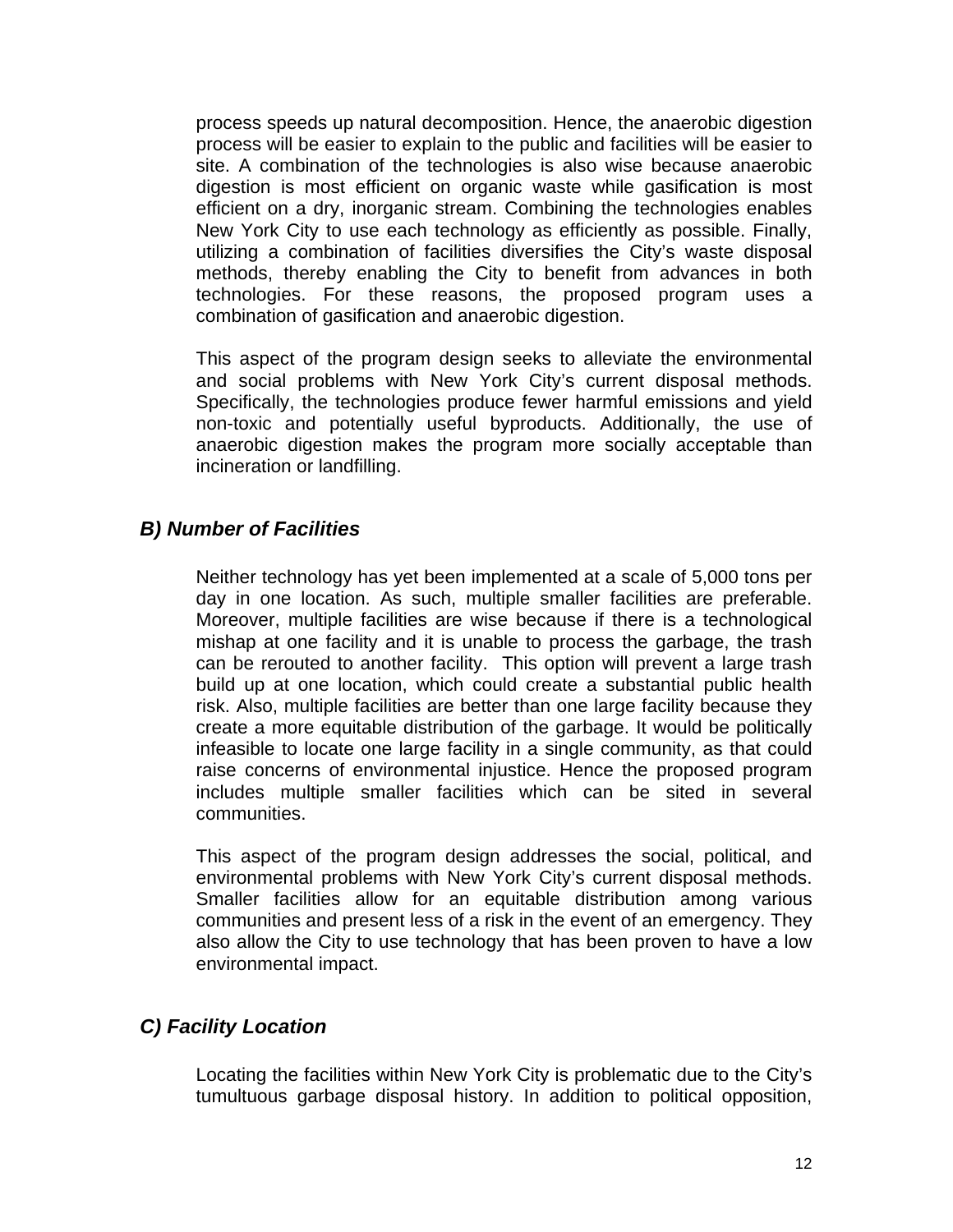facilities in densely populated areas present a greater risk in the event of a technological mishap. A technical failure at a plant, like a fire or an accumulation of garbage, has the potential to impact many local residents if a facility is located in a densely populated area. However, the program aims to reduce the City's waste management expenses. Thus, locating facilities within the City presents a substantial cost savings in transportation fees. Consequently, the program divides the facilities between locations in and outside of the City.

This aspect of the program design benefits the City from an economic, environmental, and political perspective. Locating the facilities in New York City and close to New York City will result in a substantial reduction in transport distance, which will reduce transportation costs and the negative environmental impacts associated with transportation. Additionally, by keeping garbage within New York State, the City will likely not be subject to as much political pressure or potential regulations barring or restricting the export of garbage from out of state.

## *D) Facility Ownership*

A major problem with the DOS's current waste management system is that New York City has little control over the fees levied by private landfills. For this reason it would be in the City's best interest to either own the new facilities or own them in partnership with a private company. Because a private company offers technical expertise and potential cost advantages, the program specifies a public-private partnership for ownership of the facilities.

This aspect of the program design addresses the economic and political concerns associated with the current disposal methods. Public-private ownership provides economic security for New York City, which will have control over the costs of disposal.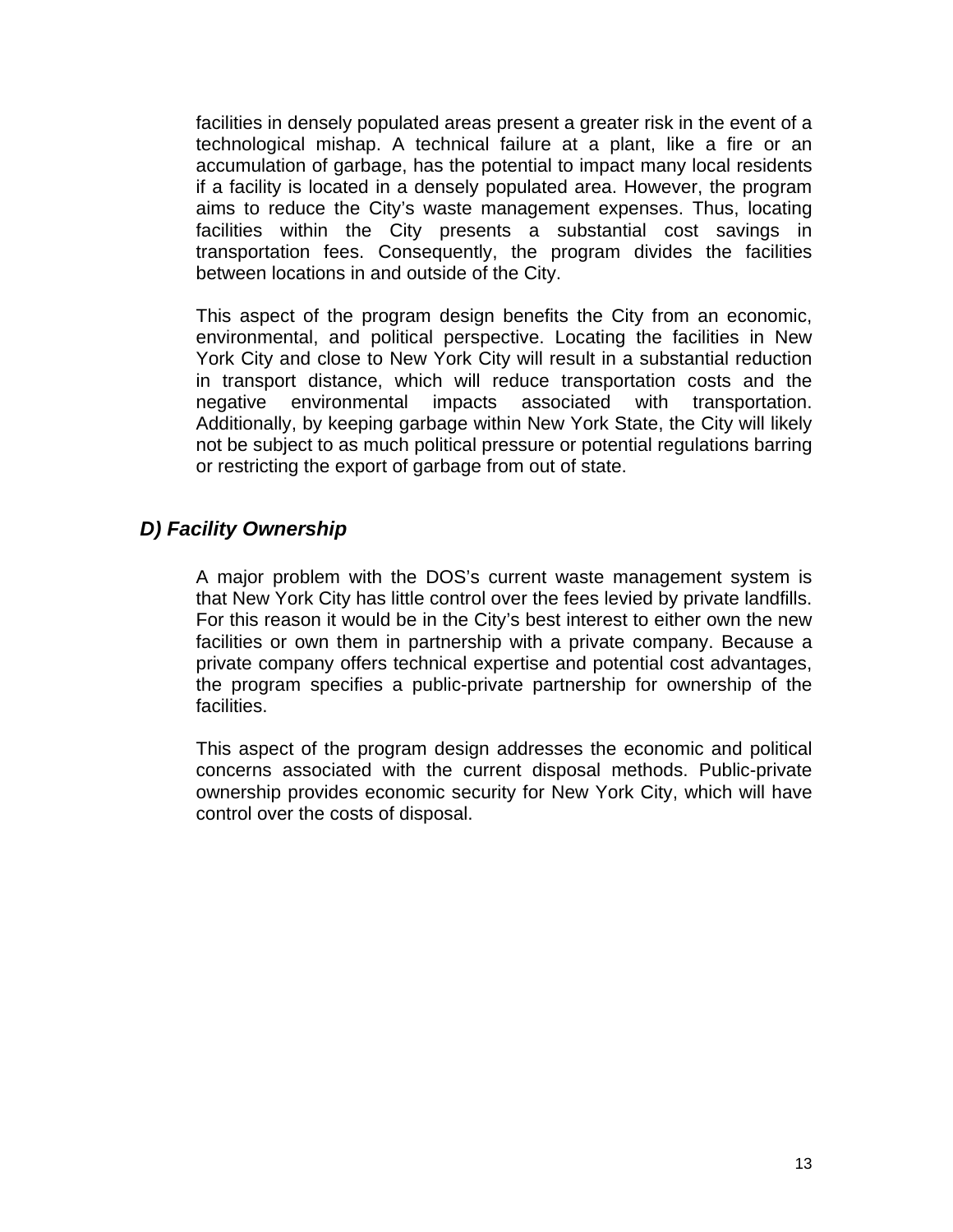One part of our management simulation is to identify the staffing, budget, and organizational and management systems to be used to begin the program. This section of the report details the first year of this proposed program and long-term staffing plans.

## **1. Organizational Structure and Staffing Plan**

The Organizational Structure and Staffing Plans are designed for quick implementation of the Solid Waste Alternative Technologies Program Design. The program will be implemented as a new division within the existing structure of the New York City Department of Sanitation (DOS). Effective implementation requires the creation of six distinct divisions: Facilities, Siting and Permitting, Community Affairs, Financial Administration, Program Management, and Quality Assurance.

## *A) Program Divisions*

#### **i. Facilities**

The facilities division will be centrally located in the first year. Full staffing will consist of three offices, each directed towards achieving a distinct program goal. Staff members will be hired with engineering expertise in advanced waste management technology to expedite pilot plant construction and any subsequent needed expansions.

#### • **Sanitation Engineering and Technology Office**

A team of engineers will be responsible for providing engineering support, researching best available technology, and customizing technology to satisfy program needs. In-house engineers and contracted engineers will be employed and will report to the chief engineer. In-house engineers are responsible for reviewing all technical recommendations submitted by private engineering consultants. This office will also be responsible for ensuring equipment maintenance and optimal operational performance.

#### • **Facilities Design and Construction Office**

This office is responsible for managing all stages of construction. The Program Management Division, working closely with the Chief Engineer, will determine DOS partnerships with general contractors and architectural and structural design firms. Architects and structural engineers will examine the selected sites, considering all technical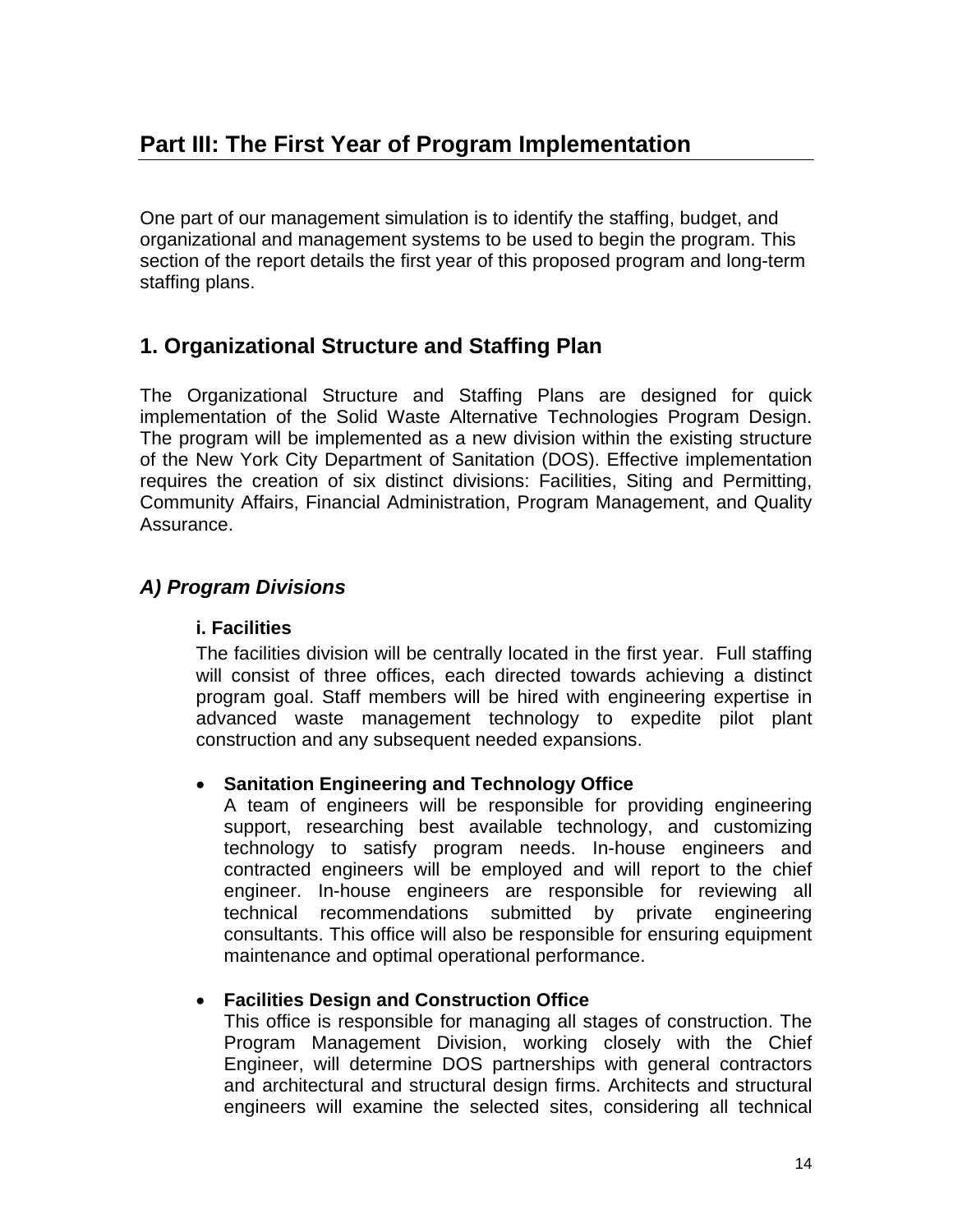criteria, to produce final facility designs. During the construction phase, this office will oversee the progress of construction and report any concerns to the division manager.

#### • **Functional and Operations Office**

This office is in charge of collection and transportation of solid waste to disposal facilities. Facility operations are dependent on the quality and type of the delivered waste stream. Technical as well as health and safety factors require close monitoring of the process. Staff will also handle logistical issues including ensuring that waste collection and delivery schedules are designed to match the requirements of the new facilities.

#### **ii. Siting and Permitting**

Efficient preparation of needed documentation is crucial for keeping the program on schedule. The Siting and Permitting Division will be responsible for initiating and tracking all permitting activities as well as the selection of appropriate sites both inside and outside of New York City. This division will evaluate all potential sites through on-site visits and investigations. Once the viability of a site is assessed, a division representative will begin the negotiation for land purchase if deemed needed. This division will also work with the Mayor's Office and other units of city government working on the review process required to site these new facilities.

#### **iii. Community Affairs**

A strong emphasis is placed on staffing the Community Affairs Division because of its crucial role in successful program implementation. Community support and consent is vital for the success of the Solid Waste Alternative Technology Program. Expert employees will establish educational programs to inform the public of current waste disposal technologies. Community Affairs staff will initiate a campaign promoting gasification and anaerobic digestion as innovative and safe long-term waste treatment solutions with minimal social impact. Staff members will also address all community concerns through public hearings and townhall meetings. The purpose of this division is not simply to disseminate information, but to work with communities to ensure that facilities are designed to address community concerns and compensate communities for inconveniences stemming from the siting and operation of waste facilities.

#### **iv. Financial Administration**

Staff members in the Financial Administration Division have the crucial responsibility of keeping the program financially on track. Obtaining needed capital for program implementation will be the responsibility of the division director, working with the Mayor's Office and other appropriate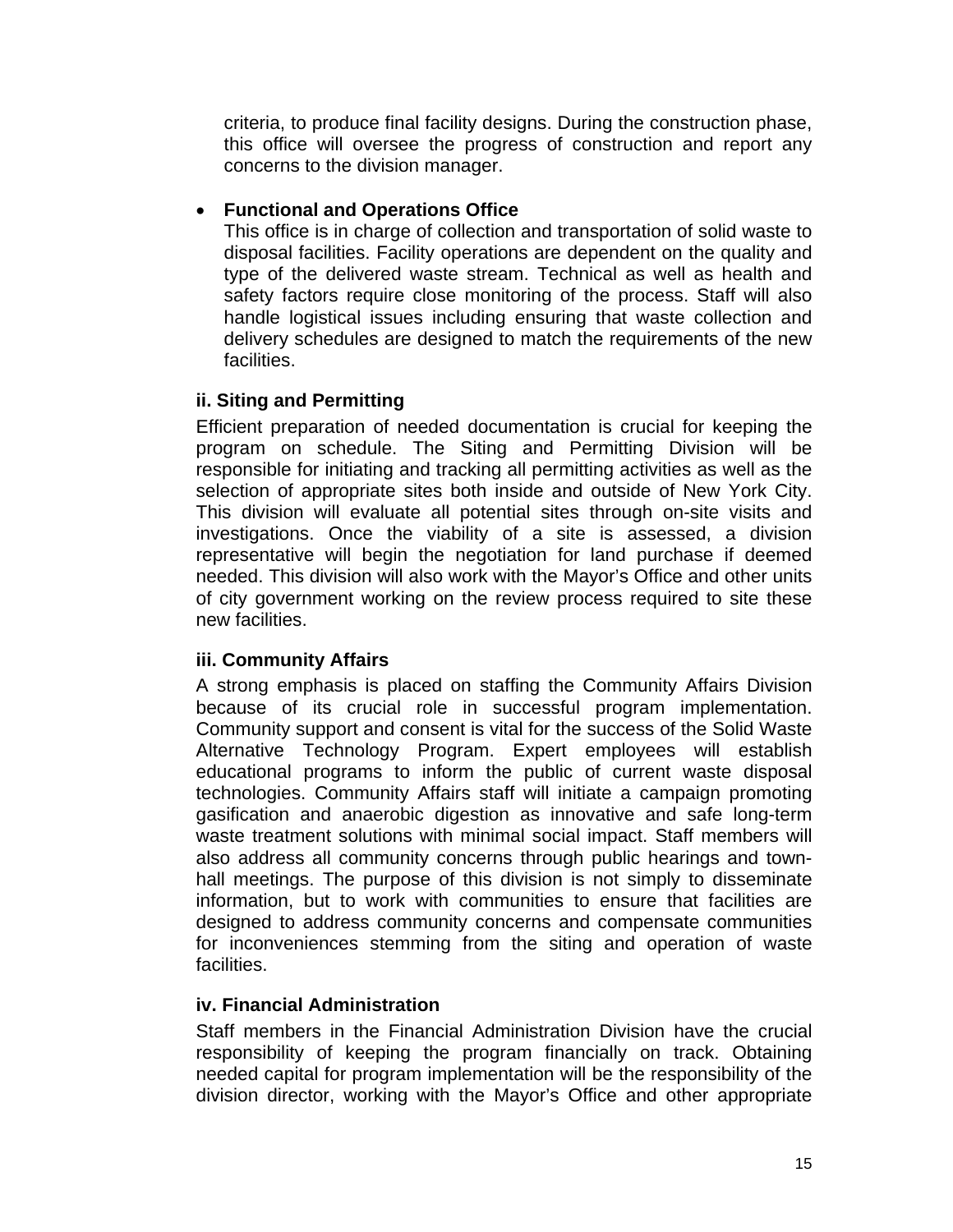units of city government. The staff will support this effort as well as all program accounting and budgetary needs.

#### **v. Program Management**

The Program Management Division will oversee the entire program and report directly to DOS officials. Staff will be responsible for keeping the program on schedule in order to meet program milestones. This team will be staffed with experienced DOS employees in order to expedite program progress.

#### **vi. Quality Assurance**

An outside consulting firm will be contracted in order to verify program performance. This team of experts will assist the Program Management Division in monitoring program progress, engineering design, and facility operations. The institution of monthly meetings between the Quality Assurance and Program Management Divisions will guarantee efficient compliance with program goals.

## *B) Staffing Plan*

The comprehensive staffing plan located in Appendix I includes divisional goals, staffing patterns, and required positional skill sets. The plan addresses first year and long-term goals. In addition to hiring experts with specific technical skills, administrative assistants will be staffed to provide support. The size of the support staff is based on the function and resources needed for each program. For example, Community Affairs will be staffed with two assistants in the first year. These assistants will help begin the community informational program as well as assist in the planning for needed Town-Hall meetings. By the fifth year of the program the division will be fully staffed with four assistants, one for each community relations expert. A large staff will be secured to handle the demands of local community groups and the media. Other programs were staffed according to projected needs. A brief description of the skill sets mandatory for each established position is listed in Appendix I.

During the first year of the Solid Waste Alternative Technologies Program the staff will consist of 23 employees. Each division is staffed with the minimum number of employees needed to accomplish first year goals. Existing DOS employees will be transferred into crucial positions in order to expedite program implementation. The program will be fully staffed by the fifth year and consist of 38 employees in headquarters. Of course many more employees will be hired to operate these new facilities.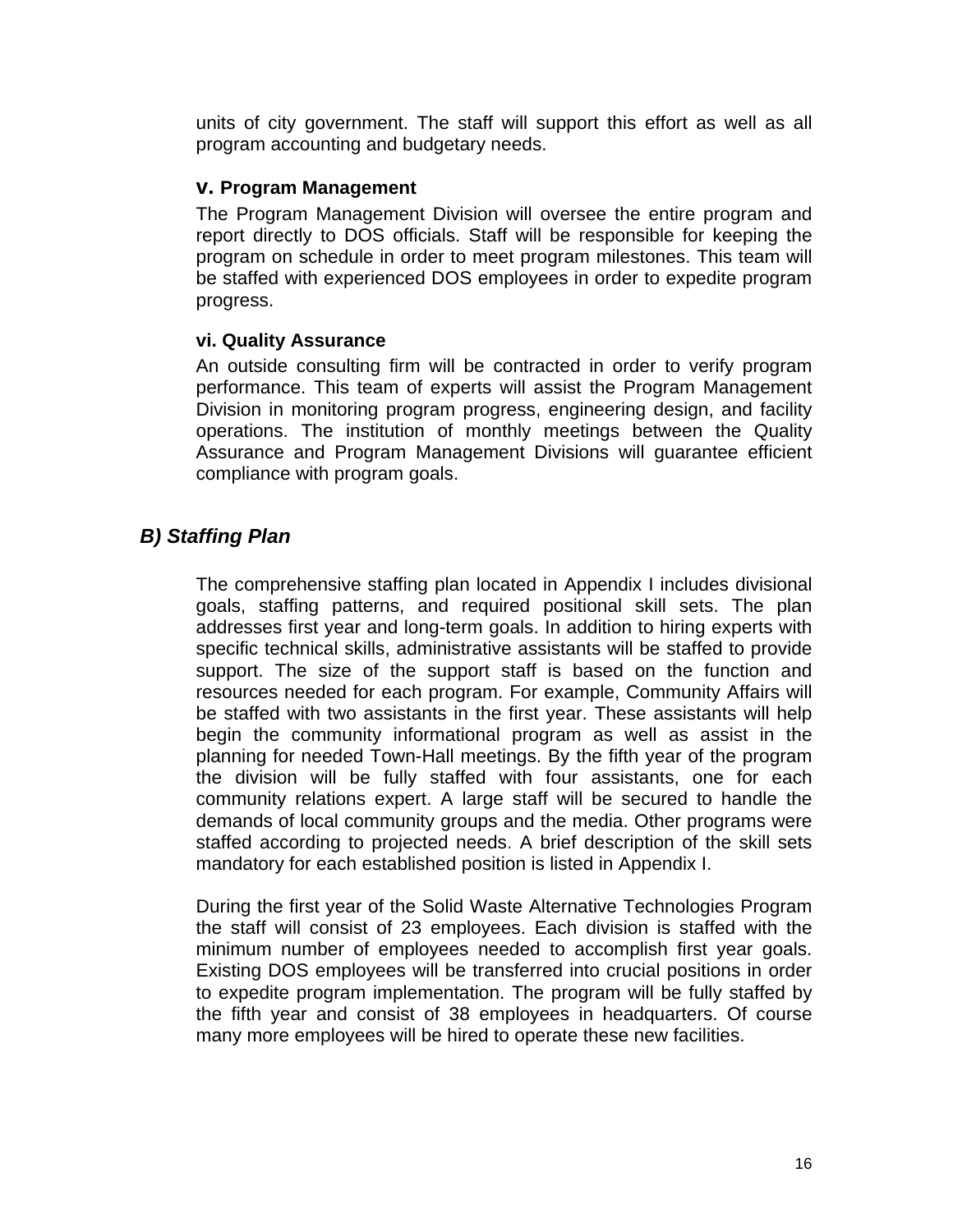## **2. First Year Budget**

The first year budget for New York City's Solid Waste Alternative Technology Program is designed to operationalize the goals outlined in the six areas delineated by the staffing plan. The budget accounts for startup costs associated with implementing a new program and first year operational expenses. Total first year budget costs are estimated for 2004, with an added 3% adjustment for inflation. This adjustment should be carried over annually throughout the program's lifetime. Total first year budget costs are \$1,895,000. A program and line item budget is segmented by division into the areas of Personnel Services, Other than Personnel Services, and Contract which are included in Appendix II.

#### *A) Program Budget—Personnel Services*

All salary estimates are based on current DOS staffing values<sup>52</sup>. A total of 25% has been added on top of salaries to account for fringe benefit costs<sup>53</sup>, and 3% has been added on top of the total to account for inflation. New employees are allocated at 75% for the first year accounting for a minimal estimate of three months to complete the hiring process. The Director of each division as well as one Public Administrative Assistant (PAA) will be transferred from within DOS in order to expedite the hiring of new employees and the initiation of divisional work. These staff members need to be familiar with existing DOS procedures and possess a clear understanding of the Solid Waste Alternative Technology program goals as well as DOS goals. The total first year Personnel Services cost is \$1,442,000.

#### **i. Facilities Division**

The Facilities Division will be responsible for assessing the technical and structural feasibility of implementing the disposal technologies into existing and/or new facilities to begin pilot plant construction. Staff includes one Chief Engineer and two Staff Engineers. The salary level for the Facilities Director is at the high end of the DOS pay scale, reflecting needed experience in the engineering field. The Staff Engineers consist of one junior level hire and one mid-level hire. Total first year personnel services cost for Facilities is \$346,000.

#### **ii. Siting and Permitting Division**

During the first year of the Program, Siting and Permitting will assess the facility locations of and if needed begin the process of land acquisition. This division will evaluate permitting needs and initiate the permitting process. The Director will be supported by an attorney shared with the Department of Legal Affairs and General Counsel, who will be budgeted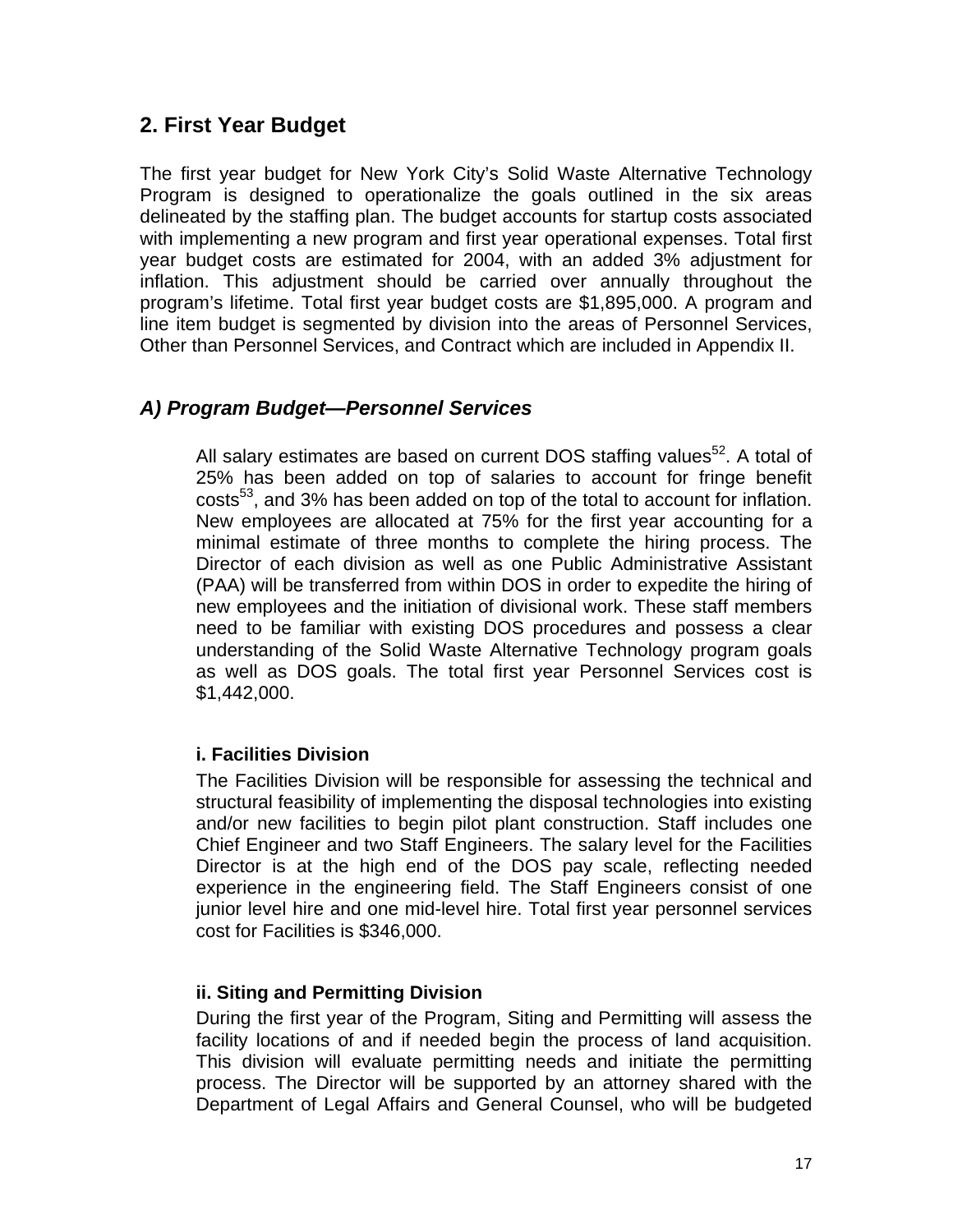as one half of a FTE. This position requires a high level of experience and has been budgeted at \$82,000 annually. The staff is complete with a Computer Programmer/Analyst and Staff Analyst. The Computer Programmer/Analyst will receive a salary of \$46,000 annually, which is a mid-level salary for the title's pay scale $54$ . This level is justified because of the special computer skills required, such as Geographical Information Systems expertise. Total first year personnel services cost for the division is \$275,000.

#### **iii. Community Affairs Division**

During the first year of operation, Community Affairs will establish relationships with communities and the media as well as initiate a Community Information Program. The staff will be complete with a Director experienced in public affairs related to waste management, two PAAs, a Staff Analyst, a Public Relations Assistant, and an Attorney. The Attorney's time is shared equally with the Department of Legal Affairs and General Counsel. Total first year personnel services cost for Community Affairs is \$304,000.

#### **iv. Financial Administration Division**

The first year goal of the Financial Administration Division is to plan for acquiring needed capital, serve as a liaison to the DOS Financial Management and Administration Division, and manage the budget and operational expenses for the entire program. First year staff consists of a Staff Analyst, a Bookkeeper, and a PAA. The Staff Analyst is shared with DOS Financial Administration, and thus is budgeted as one half of a fulltime equivalent (FTE). The total first year personnel services cost for the Financial Administrative Division is \$259,000.

#### **v. Program Management Division**

The Program Management Division consists of three executives who will all be transferred from existing DOS positions. They will be responsible for overseeing all operations and reporting to DOS. Total first year personnel services costs for the Program Management Division is \$258,000.

#### **vi. Quality Assurance Division**

The Quality Assurance Division will be contracted from an outside firm. They will begin monitoring the program after the first six months. The division will be responsible for assessing program processes and progress, and reporting to the management division monthly.<sup>55</sup> Total first year cost for the Quality Assurance division is \$109,000.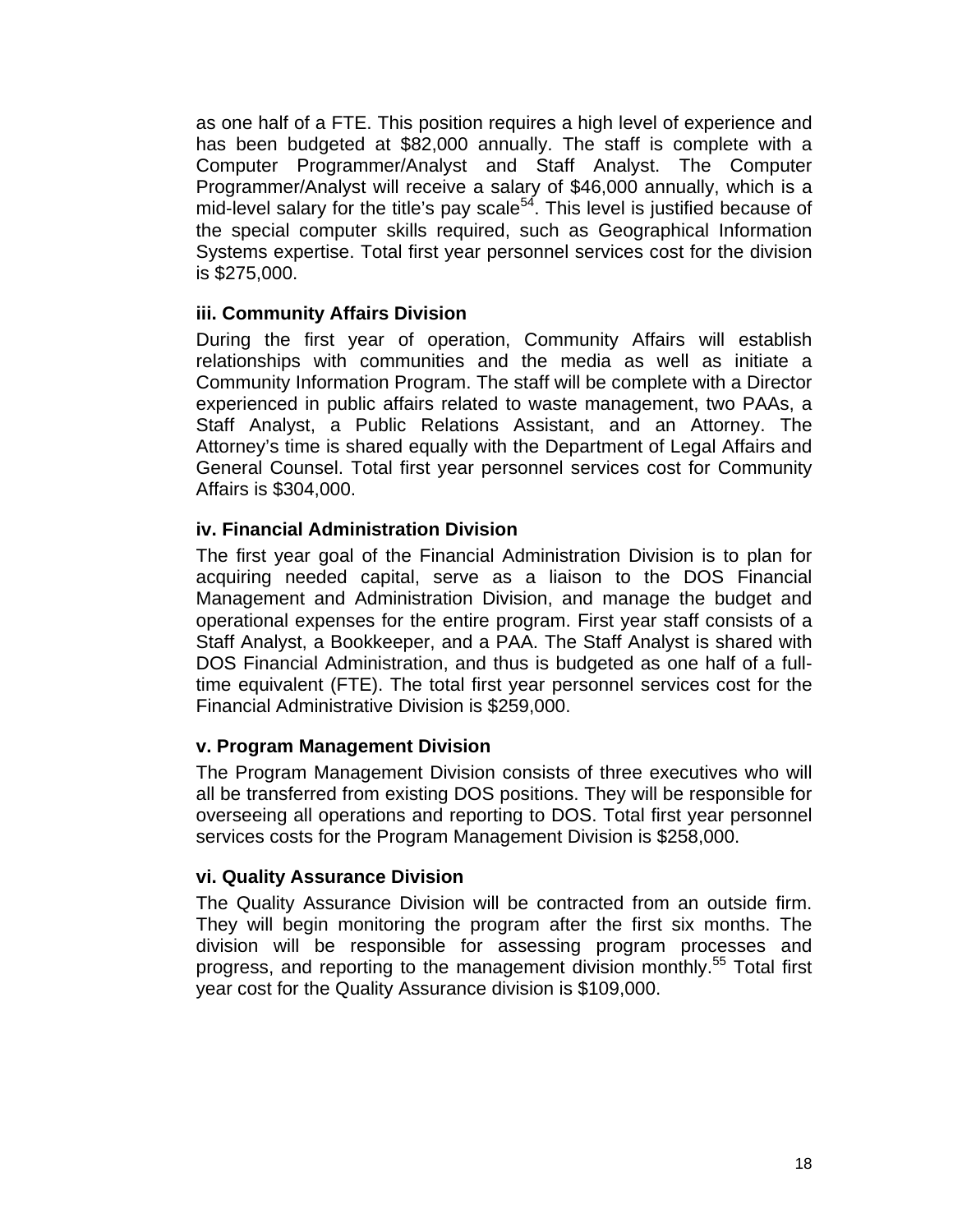#### *B) Program Budget—Other Than Personnel Services*

The Other Than Personnel Services (OTPS) budget for each program is composed of all needs other than personnel required for each program in order to meet first year goals. Included in OTPS are startup costs, overhead, office supplies, communications, training, and travel<sup>56</sup>. Overhead costs consist of rent, utilities, and building service fees. These costs are calculated by using an on-line office space calculator and by consulting with a New York City small business owner. Startup costs include all furniture and equipment needed to create and support first year activities for each program. Each total is calculated by estimating the needs of the particular division in accordance with staffing and precalculated office space totals. Office supplies and communications (telephone and internet) costs are estimated from a comparably sized New York City office. Travel is estimated in accordance with the Program's first year goals. For example, the facilities division is expected to make trips by car to possible sites and by air to evaluate plants currently using disposal technologies intended for pilot plants. The division is budgeted for air trips and weekly car rentals for a total of \$6,000. The total first year OTPS cost adjusted for inflation is \$282,000. A detailed representation of the rationale for the OTPS budget by program is included in Appendix II.

## *C) Program Budget—Contract*

Contracted services for the first year budget include publications, telecommunication, operational maintenance, janitorial services costs, and the addition of a Quality Assurance Division. Telecommunication, operational maintenance, and janitorial costs are estimated from a comparable New York City office<sup>57</sup>. Each division is responsible for covering a portion of these contracts consistent with staffing and operational needs. The Community Affairs Division has an additional contract for publication costs. In the first year of the program, Community Affairs will be responsible for producing informational pamphlets and advertising announcements of community meetings. Allowing for a six month lead time, these costs are estimated at \$59,000 for the first year.<sup>58</sup> Total first year contract costs are \$171,000. A detailed representation of contract cost is presented in Appendix II.

## *D) Line Item Budget*

The Line Item Budget is included in Appendix II. It is a summation of the entire program needs calculated by adding each line in each program budget to a common category. This budget will successfully operationalize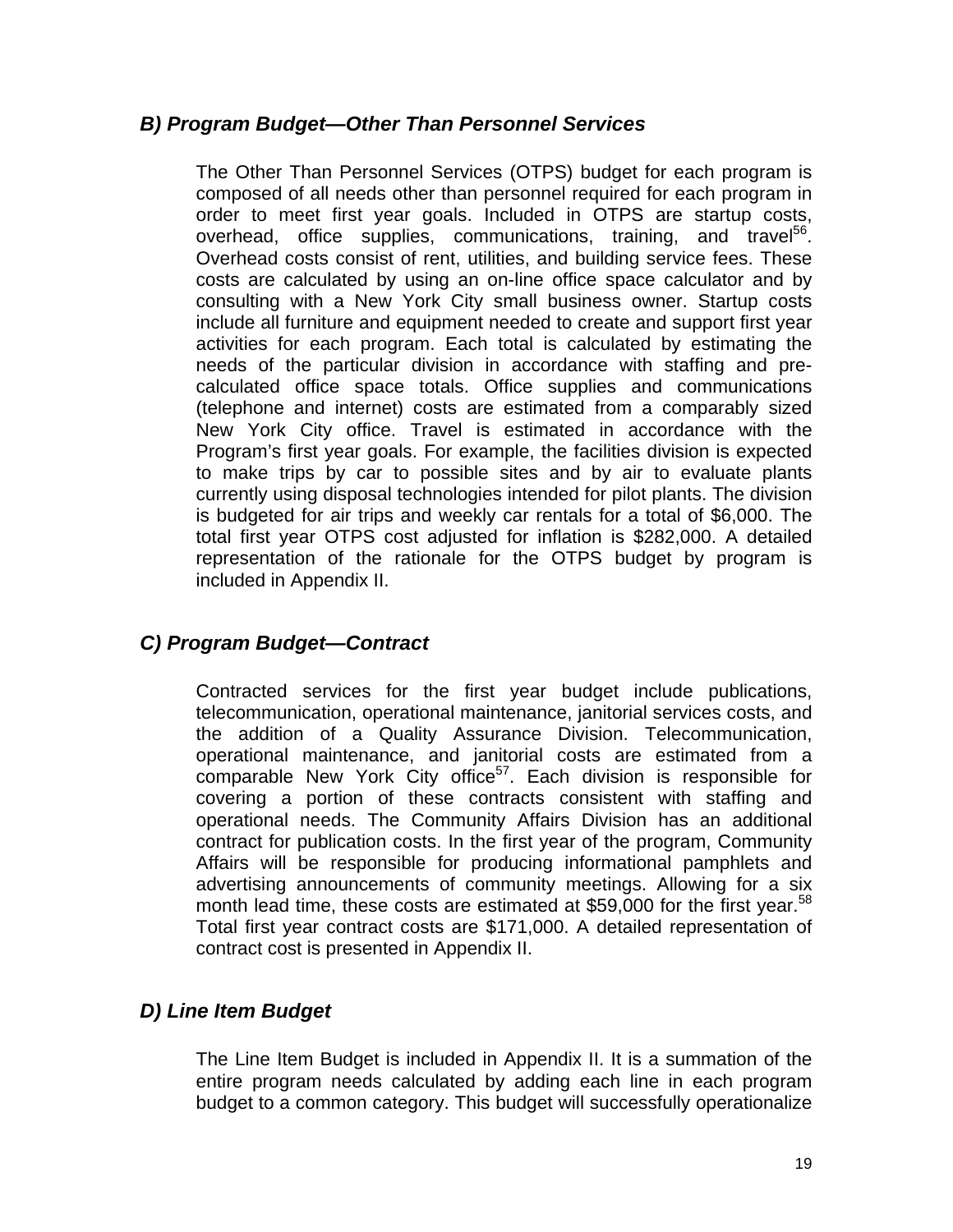the first year of the program, serving as a guide for performance management as well as goal assessment.

## **3. Performance Management System**

In order to determine the program's success, performance measurement goals have been identified in the areas of cost, quality, and efficiency. For quick and effective reporting, measuring tools have been selected that are easy to obtain, understand, and respond to. Through this type of measurement, problems are quickly identified and the program can adjust to eliminate them. In the first year of the program, measures will address the program costs, program schedule, and community concerns. Upon pilot plant implementation, performance measurements will be used to evaluate the volume of waste processed and the level of process emissions. Table 4 contains a summary of program indicators, objectives, and methods used for analysis and feedback.

## *A) Costs and Scheduling*

The Program Management Division will oversee data collection for cost and scheduling. Performance measurements for cost will be achieved by comparing new program expenses to those of traditional garbage disposal methods. A decrease in total cost will indicate success. The program schedule will be monitored through evaluating the timeliness of achieving program milestones. Achievement of program goals in both an economic and timely manner indicates success.

#### *B) Community Concerns*

The Community Affairs Division will address community concerns regarding program implementation using the City's 311 system. Incoming calls regarding the Solid Waste Alternative Technologies Program will be monitored. This allows the program team to evaluate the community impact of program implementation and address citizens' concerns. Successful outreach can be gauged by a reduction in the volume of incoming telephone calls.

## *C) Volume of Waste and Plant Emissions*

Upon completion of pilot plants, the Facilities Division will implement performance measurements for volume of waste produced and level of plant emissions. Volume of waste will be measured daily and recorded in monthly reports. Success is indicated by the disposal of 5,000 tons per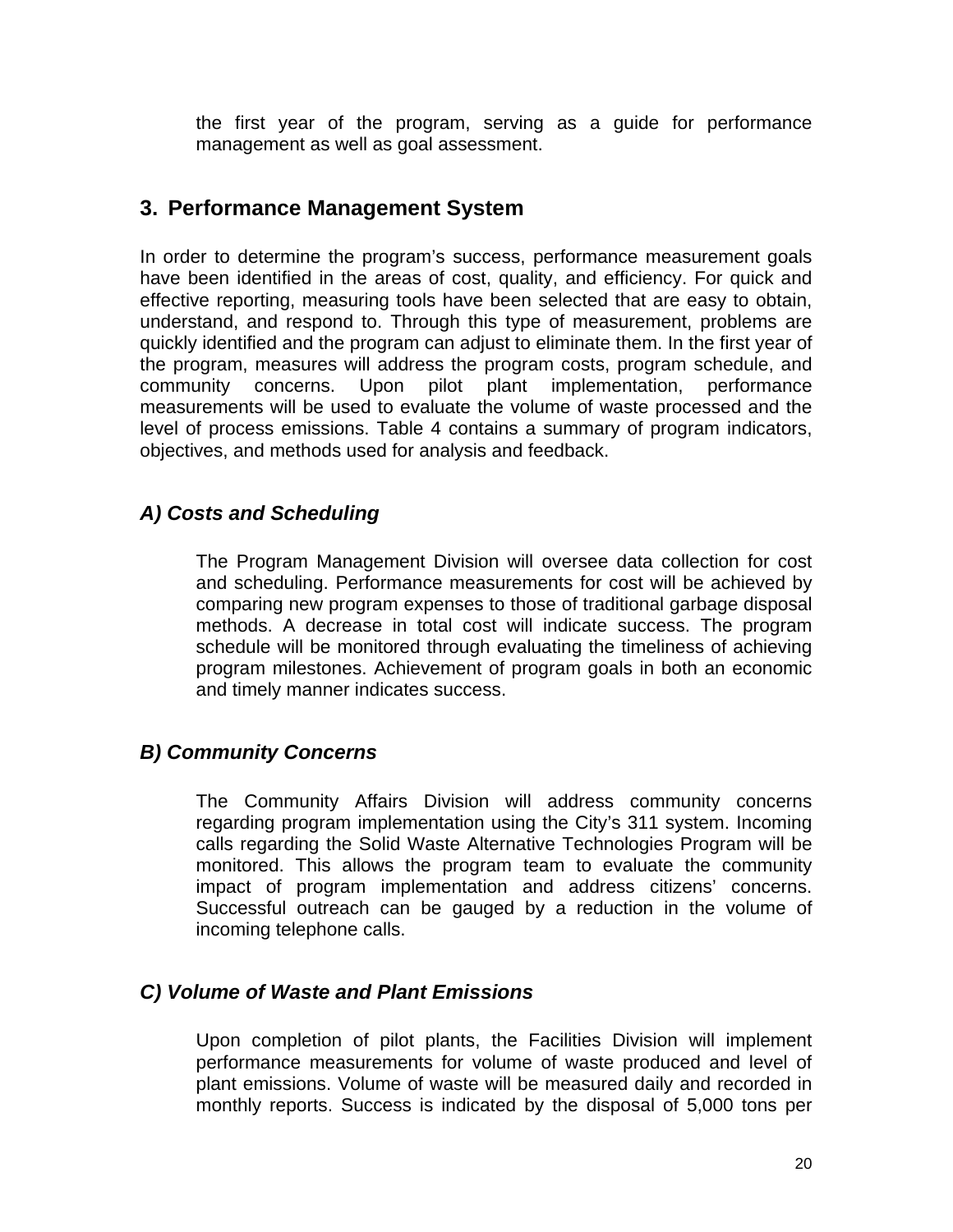day. Plant emissions will be compared to EPA standards; the success of this indicator means that emissions are within all legal requirements.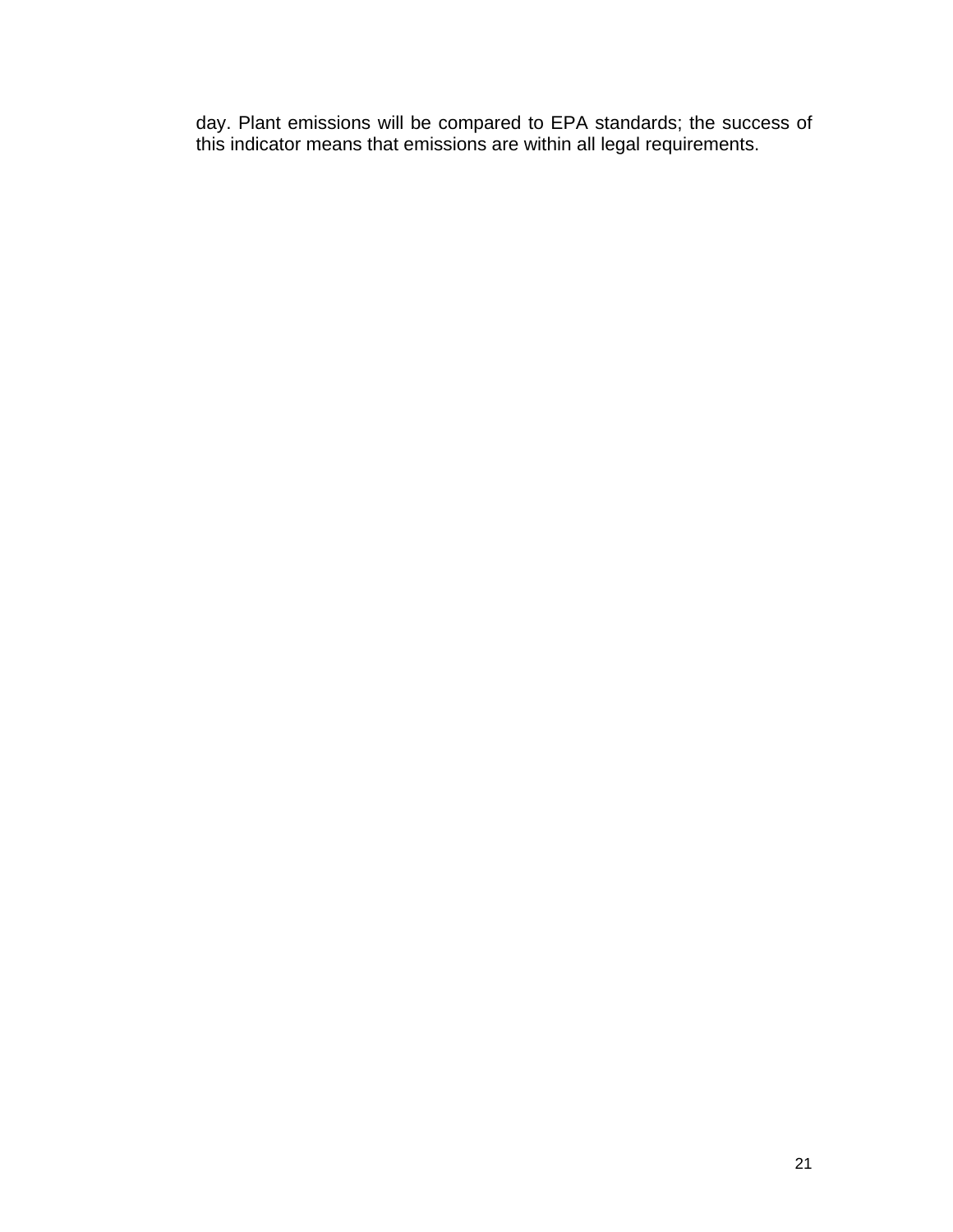| Table 4: Solid Waste Alternative Technologies Performance Management System |  |
|-----------------------------------------------------------------------------|--|
| <b>Indicators</b>                                                           |  |

| <b>Performance Management System Indicators</b>                                             |                                                                                                                                                                                                 |  |  |
|---------------------------------------------------------------------------------------------|-------------------------------------------------------------------------------------------------------------------------------------------------------------------------------------------------|--|--|
| 1. How does the program disposal cost per ton compare to conventional alternatives?         |                                                                                                                                                                                                 |  |  |
| Objective                                                                                   | Save on waste disposal costs.                                                                                                                                                                   |  |  |
| Data Collection and<br><b>Reporting</b>                                                     | Monitor the average cost of conventional landfill and incinerator<br>disposal paid by the DOS. Compare this figure to the estimated<br>program cost or actual program cost (if available).      |  |  |
| Data Analysis and<br><b>Feedback</b>                                                        | Revise the schedule for scaling up to 5,000 tons per day if<br>conventional alternatives cost less than the program.                                                                            |  |  |
| 2. How long does it take to achieve program milestones compared to the program<br>schedule? |                                                                                                                                                                                                 |  |  |
| <b>Objective</b>                                                                            | Prevent delays.                                                                                                                                                                                 |  |  |
| <b>Data Collection and</b><br><b>Reporting</b>                                              | Track all program milestones according to the program plan.                                                                                                                                     |  |  |
| Data Analysis and<br><b>Feedback</b>                                                        | Revise program plan to reflect actual time taken compared to<br>time allocated and provide additional resources for critical tasks if<br>necessary.                                             |  |  |
| 3. How many 311 calls are related to the program?                                           |                                                                                                                                                                                                 |  |  |
| <b>Objective</b>                                                                            | Minimize community concerns regarding the program.                                                                                                                                              |  |  |
| <b>Data Collection and</b><br><b>Reporting</b>                                              | Collect data recording number of calls referred to the program<br>from the 311 Citizen Service Center Report.                                                                                   |  |  |
| <b>Data Analysis and</b><br>Feedback                                                        | Identify and address areas of community concern that are<br>reported in 311 phone calls.                                                                                                        |  |  |
| 4. How many tons of waste is disposed of per day?                                           |                                                                                                                                                                                                 |  |  |
| Objective                                                                                   | Dispose of 5,000 tons per day by July, 2015.                                                                                                                                                    |  |  |
| <b>Data Collection and</b><br><b>Reporting</b>                                              | Record the volume of waste processed each day. Report records<br>on a monthly basis.                                                                                                            |  |  |
| Data Analysis and<br><b>Feedback</b>                                                        | Ensure that the average per-day tonnage corresponds with the<br>program schedule for that month. Investigate any identified<br>delays to ensure that facility design and operation is adequate. |  |  |
| 5. Are emissions from the facilities within the EPA requirements?                           |                                                                                                                                                                                                 |  |  |
| <b>Objective</b>                                                                            | Ensure compliance with EPA requirements.                                                                                                                                                        |  |  |
| <b>Data Collection and</b><br><b>Reporting</b>                                              | Monitor the level of emissions from each facility.                                                                                                                                              |  |  |
| Data Analysis and<br><b>Feedback</b>                                                        | Ensure that the emissions from each facility are within the levels<br>set by the EPA. Follow standard procedures for remediation if<br>emissions exceed these levels.                           |  |  |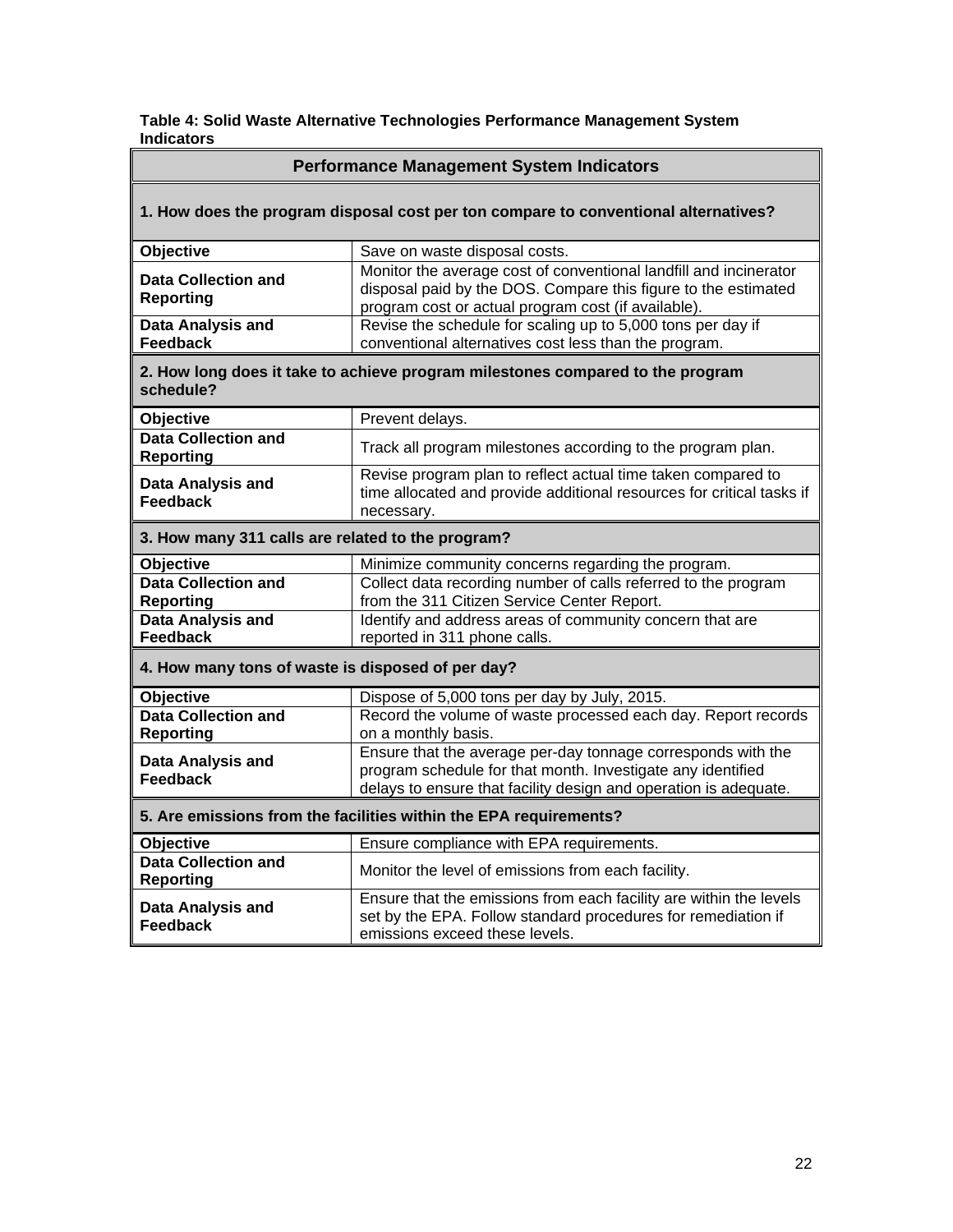## **Part IV: Conclusion**

Although New York City's Draft 20-Year Solid Waste Management Plan does address some negative impacts of the City's current waste management plan, it does not address the root cause of many problems: New York City's garbage exportation. As landfills closest to the City reach capacity, the DOS will experience definite price increases as garbage is shipped farther away and the number of disposal options decreases. Landfills often contaminate nearby groundwater supplies which will likely make the disposal method more controversial and less acceptable for communities to support in the future. In fact, many communities in and outside of New York City already strongly oppose receiving the City's garbage; the amplitude of resistance could grow as communities feel threatened by decreasing land use availability and pollution. New York City needs a waste management plan that addresses future problems now, before the cost of waste management becomes prohibitive or the City must react to a garbage crisis.

The Solid Waste Alternative Technologies Plan provides New York City with the waste management tools needed for a healthy economic future. The plan outlined in this report consists of the development of gasification and anaerobic digestion facilities inside of New York City and in nearby upstate locations. This proposal will save the City a minimum of \$45,625,000 annually. Also, the plan addresses the political and social difficulties involved in siting gasification and anaerobic digestion facilities, even though they are more environmentally sound disposal technologies than transporting garbage to landfills. In the Draft SWMP, the City cites gasification and anaerobic digestion as technologies that could be employed in the future after further development. New York City should not wait until tomorrow to begin planning for the future; these technologies need to be developed now.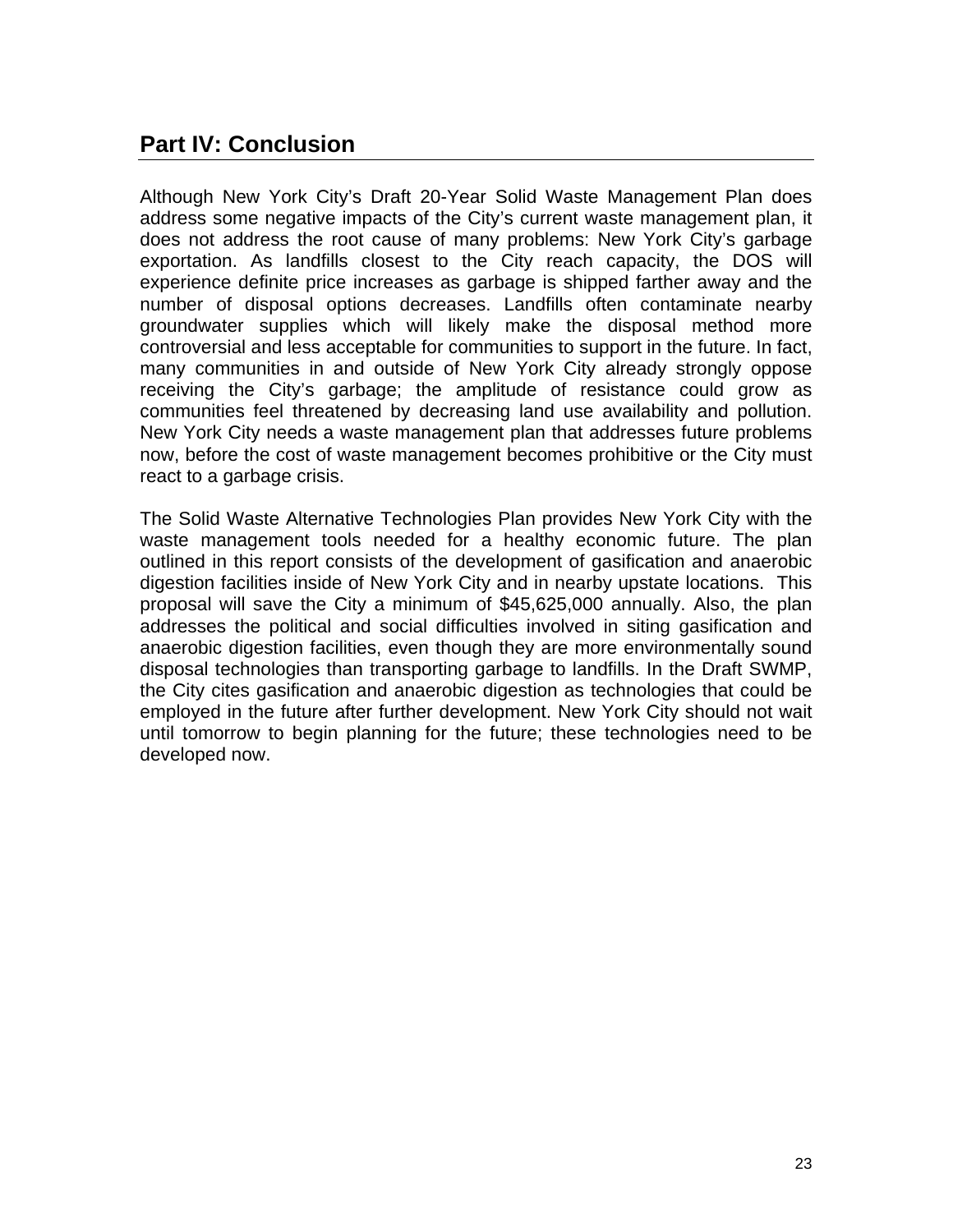$\overline{a}$ 

1 Dunson, C. (1999, December). *Waste and Wealth.* Waste Age.

- 2 City of New York. (2004). *Recycling in New York: A Brief History*. Retrieved August 10, 2004, from the official web site of New York City: http://www.nyc.gov/html/dos/html/bw\_recy/2body.html
- 3 McCrory, J. (1998). *A History of Waste Management in New York City*. Retrieved November 28, 2004, from the Big Apple Garbage Sentinel Web site: http://www.johnmccrory.com/bags/history/history1.html.
- 4 Stohr, K. (2002, April 8). *Issue of the Week: Incinerators*. Retrieved September 20, 2004, from the Gotham Gazette Web site: http://www.gothamgazette.com/iotw/recycling/doc1.shtml.
- 5 McCrory, J. (1998). *A History of Waste Management in New York City*. Retrieved November 28, 2004, from the Big Apple Garbage Sentinel Web site: http://www.johnmccrory.com/bags/history/history1.html.
- 6 City of New York. (2004). *Recycling in New York: A Brief History*. Retrieved August 10, 2004, from the official Web site of New York City: http://www.nyc.gov/html/dos/html/bw\_recy/2body.html.
- 7 City of New York, Mayor's Office of Operations. *The Mayor's Management Report Preliminary Fiscal 2003*, p. 80. Retrieved November 23, 2004, from the official web site of New York City: http://www.nyc.gov/html/ops/downloads/pdf/2003\_mmr/0203\_mmr.pdf.
- <sup>8</sup> Themelis, N. (2002, May 10). Integrated Management of Solid Wastes for New York City*. American Society of Mechanical Engineers Proceedings of NAWTEC*, p. 3.
- <sup>9</sup> Columbia University's Earth Institute, Earth Engineering Center, and the Urban Habitat Project at the Center for Urban Research and Policy of Columbia University's School of International and Public Affairs. (2001, December 1). *Life After Fresh Kills: Moving Beyond New York City's Current Waste Management Plan; Policy, Technical and Environmental Considerations*. Columbia University Earth Institute: New York. p. A-8.
- $10$  Ibid.

11 Repa, E. (2002, September). *NSWMA's 2002 Tipping Fee Survey*. Retrieved on November 22, 2004, from the National Solid Wastes Management Association (NSWMA) web site: http://wastec.isproductions.net/webmodules/webarticles/articlefiles/478- 2002%20Tipping%20Fees.pdf.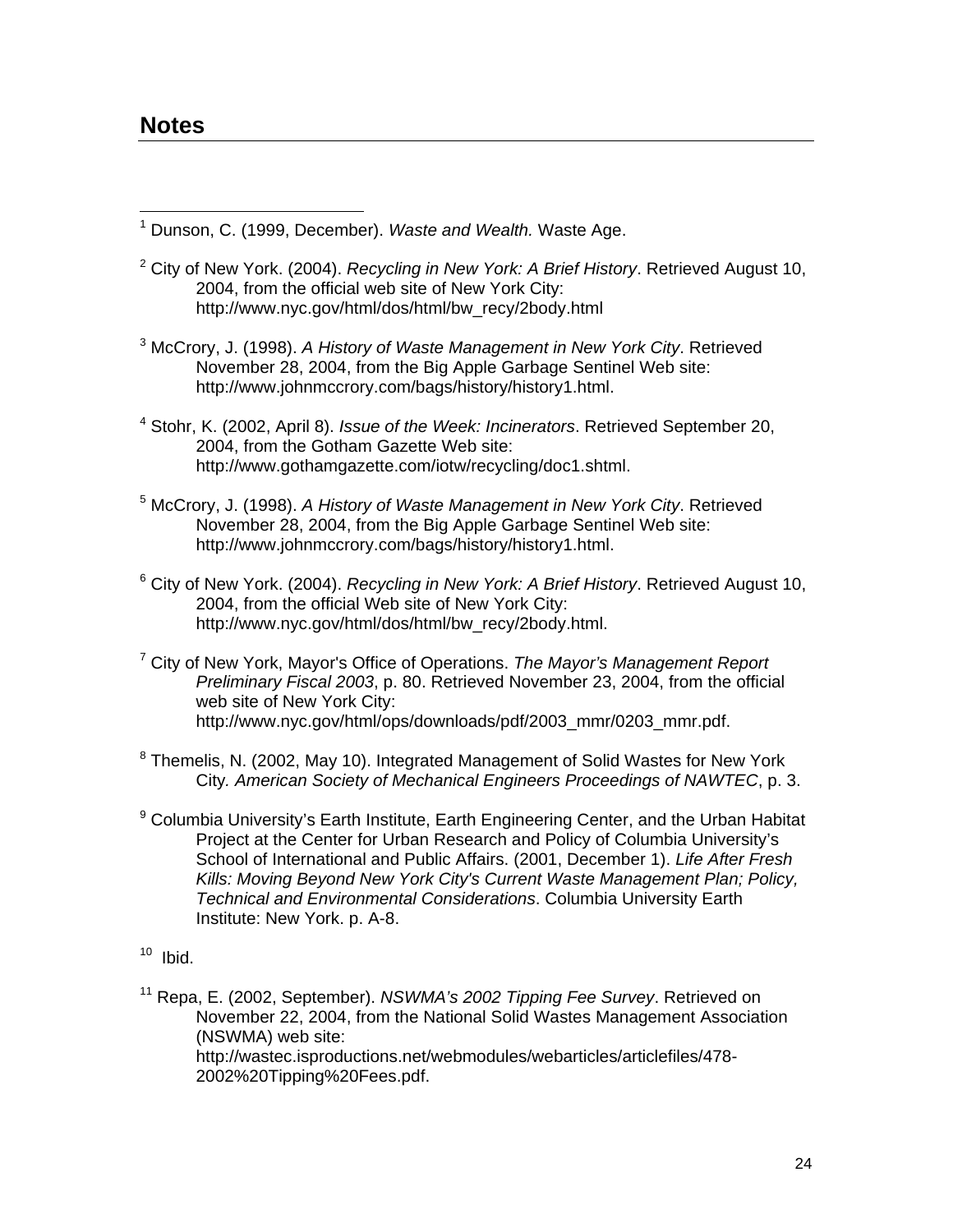- <sup>12</sup> Columbia University's Earth Institute, Earth Engineering Center, and the Urban Habitat Project at the Center for Urban Research and Policy of Columbia University's School of International and Public Affairs. (2001, December 1). *Life After Fresh Kills: Moving Beyond New York City's Current Waste Management Plan; Policy, Technical and Environmental Considerations*. Columbia University Earth Institute: New York. p. A-9.
- $13$  Ibid, p. A-8
- 14 Ibid, p. B-6, A-11
- 15 United States Environmental Protection Agency (2003). *Mobile Source Emission— Past, Present, and Future: Pollutants*. Retrieved on November 26, 2004, from the U.S. EPA web site: http://www.epa.gov/otaq/invntory/overview/pollutants/index.htm.
- <sup>16</sup> Columbia University's Earth Institute, Earth Engineering Center, and the Urban Habitat Project at the Center for Urban Research and Policy of Columbia University's School of International and Public Affairs. (2001, December 1). *Life After Fresh Kills: Moving Beyond New York City's Current Waste Management Plan; Policy, Technical and Environmental Considerations*. Columbia University Earth Institute: New York. p. A-12.
- 17 United States Environmental Protection Agency. (2004). *Municipal Solid Waste: MSW Disposal.* Retrieved August 12, 2004, from the U.S. EPA web site: http://www.epa.gov/epaoswer/non-hw/muncpl/disposal.htm.
- <sup>18</sup> Mallin, K. (1990, July). Investigation of a Bladder Cancer Cluster in Northwestern Illinois. *American Journal of Epidemiology*, 132(1, Supplement), p. 96-106.
- $19$  Themelis, N.J., Kim, Y.K., and Brady, M.H. (2002) Energy Recovery from New York City Municipal Solid Waste. *Waste Management & Research, 20(3)*, p. 223-233.
- 20 United States Environmental Protection Agency. (2004). *Municipal Solid Waste: MSW Disposal*. Retrieved August 12, 2004, from the U.S. EPA web site: http://www.epa.gov/epaoswer/non-hw/muncpl/disposal.htm.
- <sup>21</sup> Mallin, K. (1990, July). Investigation of a Bladder Cancer Cluster in Northwestern Illinois. *American Journal of Epidemiology, 132(1, Supplement)*, p. 96-106.
- $22$  Griffith, J. et al. (1989, March). Cancer Mortality in U.S. Counties with Hazardous Waste Sites and Ground Water Pollution. *Achieves of Environmental Health 44(2)*, p. 69-74.
- <sup>23</sup> United Nations Environment Programme, International Environmental Technology Center. (2000). *Newsletter and Technical Publications: Municipal Solid Waste Management*. Retrieved on August 10, 2004, from the U.N. Environment Programme web site: http://www.unep.or.jp/ietc/estdir/pub/msw/sp/sp5/sp5\_4.asp.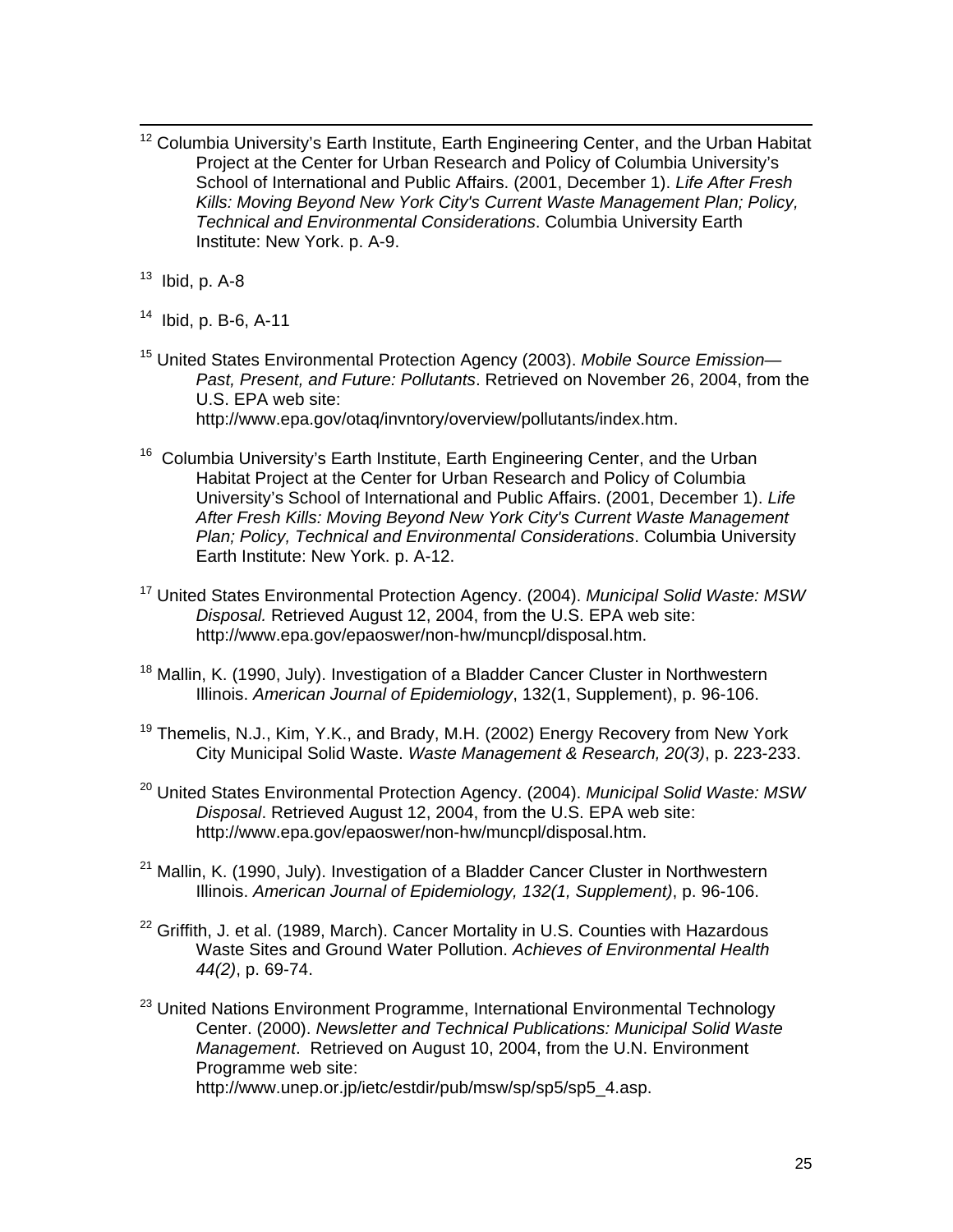- 24 United States Environmental Protection Agency. (2002, June 10). *Air Quality and*  **Planning Standards: Summary of Solid Waste Incineration Rules. Retrieved on** December 7, 2004, from the U.S. EPA web site: http://www.epa.gov/oar/oaqps/takingtoxics/p3.html.
- 25 Vatavuk, W., Van der Vaart, D, and Spivey, J. (2002, January). *EPA's Air Pollution Control Cost Manual, Section 3.2—VOC Destruction Controls.* U.S. EPA Document EPA/452/B-02-001.
- 26 United States Environmental Protection Agency. (2004, November 30). *Technology Transfer Network Air Toxics Website: Health Effects Notebook for Hazardous Air Pollutants.* Retrieved on December 7, 2004 from the U.S. EPA web site: http://www.epa.gov/ttn/atw/hapindex.html.
- $27$  Ibid.
- $28$  Ibid.
- 29 Agency for Toxic Substances and Disease Registry (2004, November 22). *ASTDR Public Health Statement for Chlorinated Dibenzo-p-dioxins (CDDs)*. Retrieved on December 7, 2004 from the ASTDR web site: http://www.atsdr.cdc.gov/toxprofiles/phs104.html#bookmark02.
- 30 United States Environmental Protection Agency. (2004, September 30). *Six Common*  Air Pollutants: Health and Environmental Impacts of SO<sub>2</sub>. Retrieved on December 7, 2004 from the U.S. EPA web site: http://www.epa.gov/air/urbanair/so2/hlth1.html.
- 31 United States Environmental Protection Agency. (2004, November 30). *Technology Transfer Network Air Toxics Website: Health Effects Notebook for Hazardous Air Pollutants.* Retrieved on December 7, 2004, from the U.S. EPA web site: http://www.epa.gov/ttn/atw/hapindex.html.
- 32 United States Environmental Protection Agency. (2004, February 26). *Six Common Air Pollutants: Health and Environmental Impacts of NOx*. Retrieved on December 7, 2004, from the U.S. EPA web site: http://www.epa.gov/air/urbanair/nox/hlth.html.
- 33 United States Environmental Protection Agency. (2004, September 30). *Six Common Air Pollutants: Health and Environmental Impacts of PM*. Retrieved on December 7, 2004, from the U.S. EPA web site: http://www.epa.gov/air/urbanair/pm/hlth1.html.
- 34 Warren, B. (2000, May 31). *Taking Out the Trash: A New Direction for New York City's Waste*. Retrieved on December 6, 2004, from Organization of Waterfront Neighborhoods and Consumer Policy Institute/Consumers Union web site: http://www.consumersunion.org/other/trash/about.htm.
- 35 Serrano, J. E. (2004, September 20). *Clearing the Air*. Retrieved on November 25, 2004, from the Gotham Gazette web site: http://www.gothamgazette.com/article/20040920/202/1121.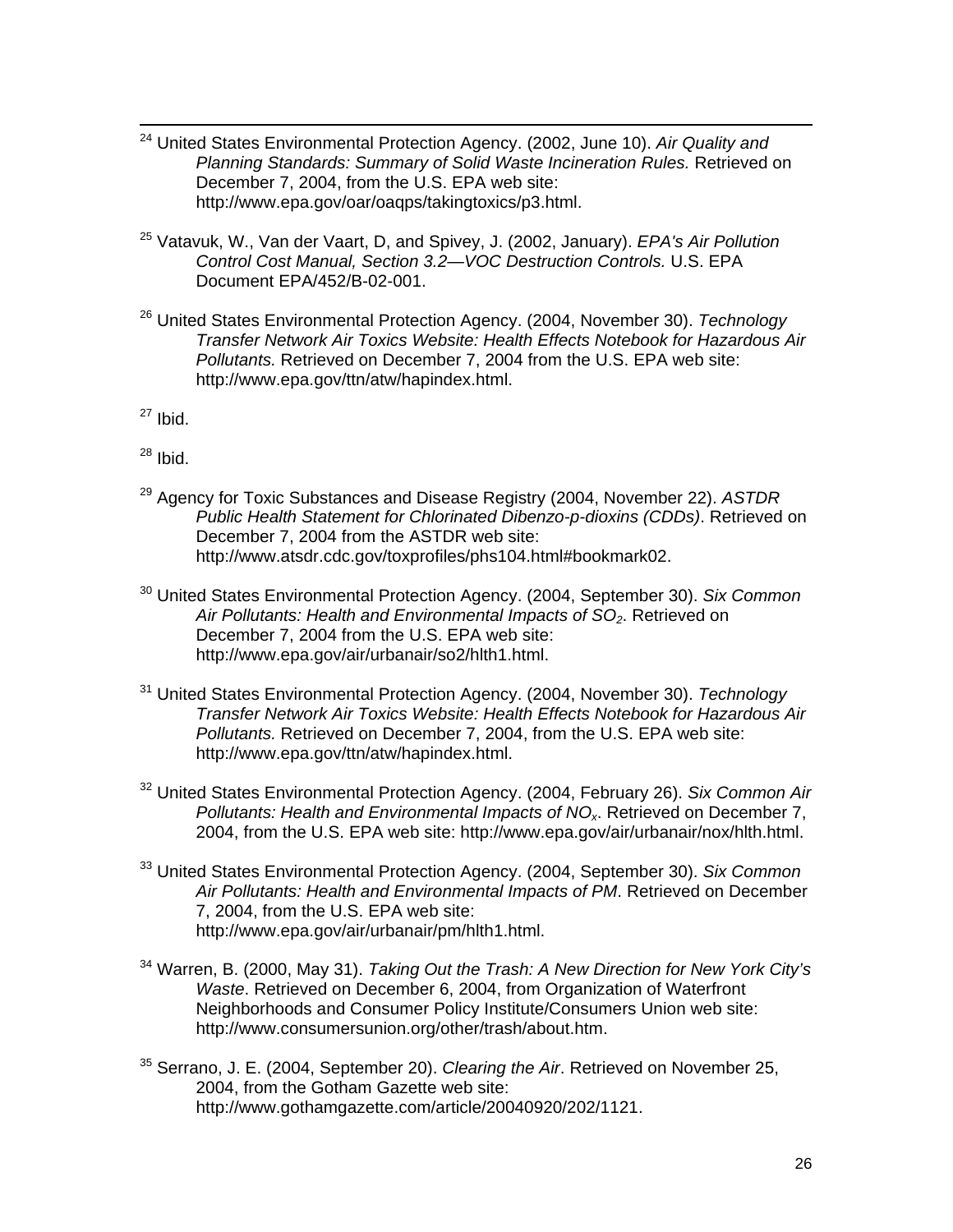- 36 Stohr, K. (2002, April 8). *Issue of the Week: Incinerators*. Retrieved September 20, 2004, from the Gotham Gazette web site: http://www.gothamgazette.com/iotw/recycling/doc1.shtml.
- <sup>37</sup> Columbia University's Earth Institute, Earth Engineering Center, and the Urban Habitat Project at the Center for Urban Research and Policy of Columbia University's School of International and Public Affairs. (2001, December 1). *Life After Fresh Kills: Moving Beyond New York City's Current Waste Management Plan; Policy, Technical and Environmental Considerations*. Columbia University Earth Institute: New York. p. A-6.
- 38 Miller, B. (2000). *Fat of the Land: Garbage of New York. The Last Two Hundred Years.* New York: Four Walls Eight Windows Publishing.
- 39 Community University Consortium for Regional Environmental Justice Case Study: *El Puente & the Struggle Against the Navy Yard Incinerator in Brooklyn, NY*. Retrieved on September 19, 2004, from Community University Consortium for Regional Environmental Justice (CUCREJ) web site: http://newarkwww.rugers.edu/~gelobter/cucrej/html/epcase\_timeline.html.
- 40 Ford, R. (2003, December). *Sanitation Lights a Fire on Staten Island.* Retrieved on September 18, 2004, from the City Limits web site: http://www.citylimits.org/content/articles/articleView.cfm?articlenumber=1069.
- 41 United States Environmental Protection Agency. (2004, April 22). *Wastes: Treat, Store, and Dispose of Wastes—Waste Treatment Technologies*. Retrieved on July 19, 2004, from the U.S. EPA web site: http://www.epa.gov/epaoswer/osw/treatech.htm.
- $42$  Regional Information Service Center for South East Asia on Appropriate Technology, Institute of Science and Technology Research and Development, Chiang Mai University. (1998, November). *Review of Current Status of Anaerobic Digestion Technology for Treatment of Municipal Solid Waste*.
- 43 R.W. Beck, Inc. (2004, June). *Final Report: Anaerobic Digestion Feasibility Study for the Bluestem Solid Waste Agency and Iowa Department of Natural Resources*.
- 44 Perry, R.H., Green, D.W. eds. (1997). *Perry's Chemical Engineers' Handbook, Seventh Edition*. New York: McGraw-Hill.
- 45 Belgiorno, V., et al. (2003). Energy from Gasification of Solid Wastes. *Waste Management, 23*, p. 1-15.
- <sup>46</sup> Malkow, T. (2004). Novel and Innovative Pyrolysis and Gasification Technologies for Energy Efficient and Environmentally Sound MSW Disposal. *Waste Management, 24*, p. 53-79.

47 Ibid.

 $\overline{a}$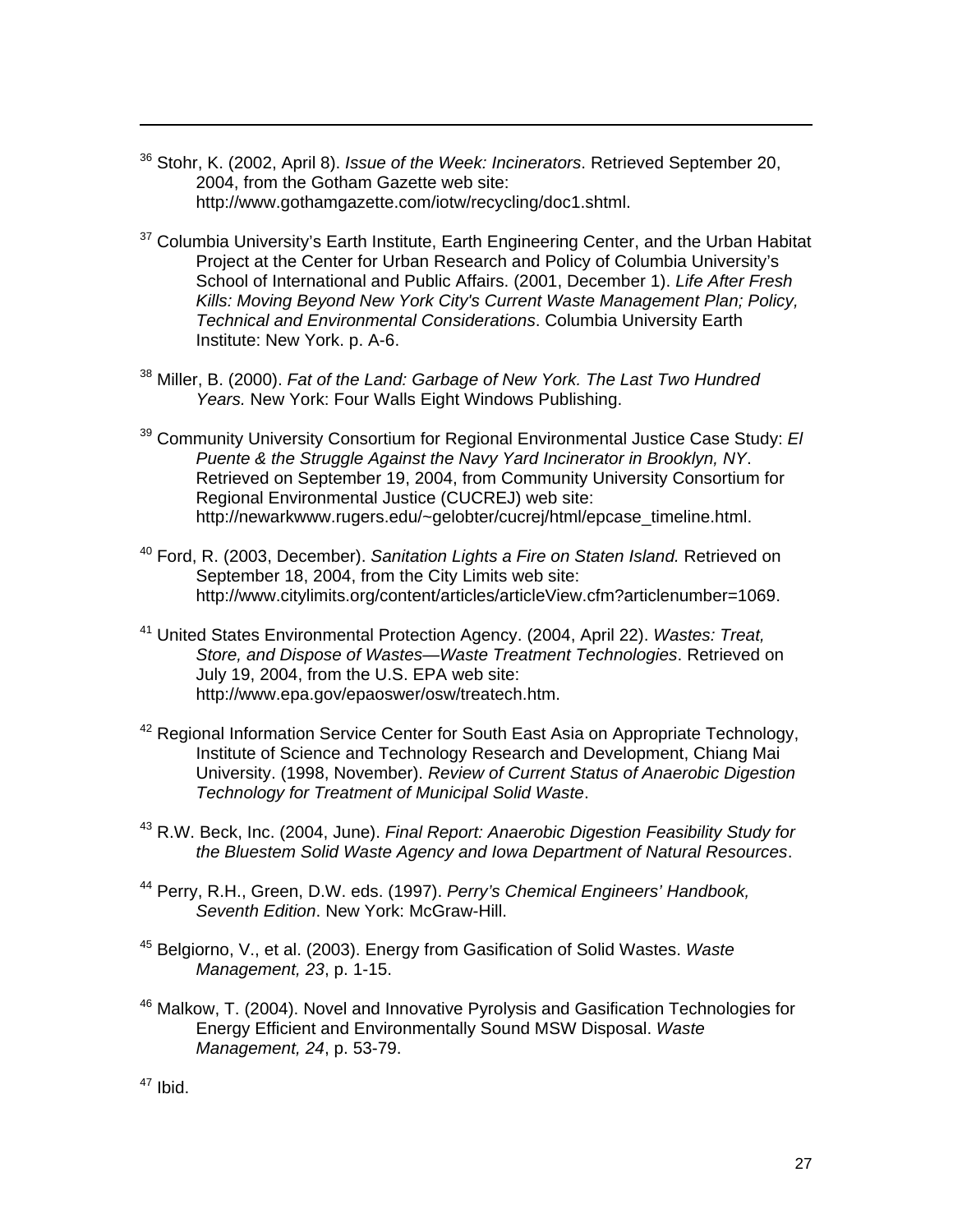- 48 Verma, S. (2002). *Anaerobic Digestion of Biodegradable Organics in Municipal Solid Wastes*. (Masters thesis, Department of Earth and Environmental Engineering, Columbia University, 2002).
- 49 City of New York, Mayor's Office of Operations. *The Mayors Management Report, Fiscal Year 2004 Preliminary*. Retrieved on September 9, 2004, from the official web site of New York City: http://www.nyc.gov/html/ops/downloads/pdf/2004\_mmr/0104\_mmr.pdf.
- 50 Whyte, R., Perry, G. (2001, October). A Rough Guide to Anaerobic Digestion Costs and MSW Diversion. *BioCycle, 42*, p. 10.
- 51 Klein, A. (2002). *Gasification: An Alternative Process for Energy Recovery and Disposal of Municipal Solid Waste.* (Masters thesis, Department of Earth and Environmental Engineering, Columbia University, 2002). Retrieved on October 8, 2004, from the Fu Foundation Columbia University School of Engineering and Applied Science web site: http://www.seas.columbia.edu/earth/kleinthesis.pdf.
- 52 City of New York. *Executive Budget Fiscal Year 2005: Supporting Schedules*, *Volume VI, Dept. Nos. 781-836, p. 2910*. Retrieved on October 22, 2004, from the official web site of New York City: http://www.nyc.gov/html/omb/pdf/ss4\_04f.pdf.
- 53 E. Franklin, New York City Independent Budget Office, New York, NY, personal interview on October 20, 2004.
- 54 City of New York. *Executive Budget Fiscal Year 2005: Supporting Schedules*, *Volume VI, Dept. Nos. 781-836, p. 2910*. Retrieved on October 22, 2004, from the official web site of New York City: http://www.nyc.gov/html/omb/pdf/ss4\_04f.pdf.
- <sup>55</sup> The Monitor Group, New York, NY, personal interview on October 20, 2004.
- <sup>56</sup> Start-up Costs: Staples Office Furniture, Computers, and Printers. Retrieved on October 22, 2004, from the Staples web site: http://www.staples.com; Xerox Copiers, Retrieved on October 22, 2004, from the Xerox web site: http://www.xerox.com.

Overhead costs: Calculated from Dr. Robert Berg, Independent Business Owner, New York, NY, personal interview on October 20, 2004; and Retrieved on October 22, 2004, from http://www.officefinder.com; and from *The City of New York Adopted Budget Fiscal Year 2005: Expense, Revenue Contract, p.146E*. Retrieved on October 22, 2004, from the official web site of New York City: http://www.nyc.gov/html/omb/pdf/erc7\_04.pdf.

Communications training and office supply costs: Estimated from *The City of New York Adopted Budget Fiscal Year 2005: Expense, Revenue Contract, p.146E*. Retrieved on October 22, 2004, from the official web site of New York City: http://www.nyc.gov/html/omb/pdf/erc7\_04.pdf.

Travel costs: Calculated from Orbitz Travel. Retrieved on October 22, 2004 from: http://www.orbitz.com.